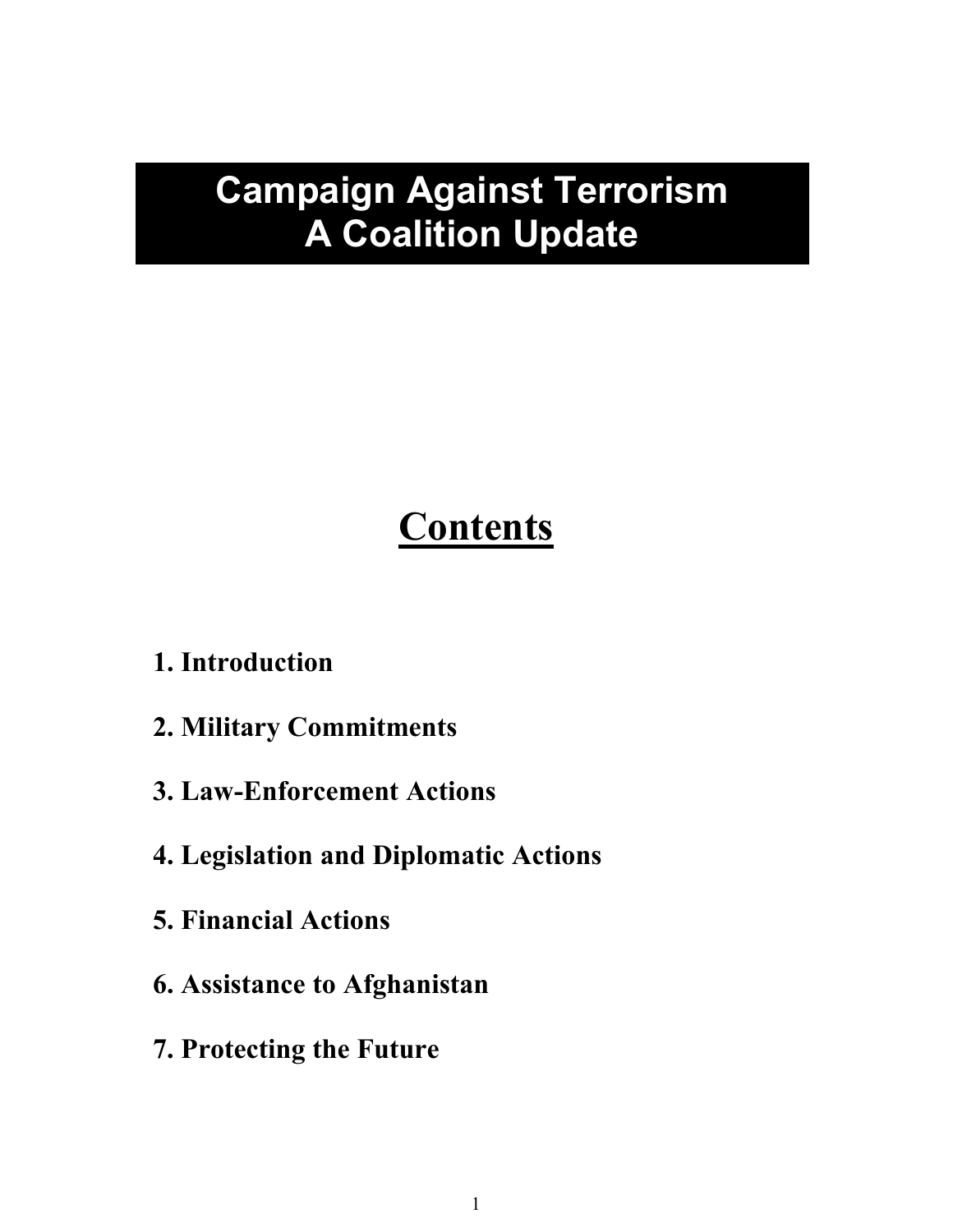# **1. Introduction**

Following the appalling events of September  $11<sup>th</sup>$ , countries across the world expressed their support for action against terrorism. That support now forms the foundation of a remarkable world-wide coalition.

The Coalition rapidly established its objectives. The first things to do were: to stop Usama Bin Laden and the Al Qa'ida network and to ensure that Afghanistan ceased to harbour and sustain international terrorism.

#### **The Coalition's objectives remain:**

- **to do everything possible to eliminate the threat posed by international terrorism;**
- **to deter states from supporting, harbouring or acting complicity with international terrorist groups.**

We have destroyed a number of Al Qa'ida training camps in Afghanistan and removed the corrupt Taliban regime. The international community is fully committed to helping Afghanistan recover from the destruction wrought by the Taleban and its close ally - Al Qa'ida.

While Coalition action has achieved a great deal in shutting down terrorist training camps, the Coalition's campaign in Afghanistan and against terrorism continues.



*and terror states unchecked – our sense of security would be false and temporary."* **President G.W. Bush,** 29 Jan 2002

*"What we have found in Afghanistan confirms that, far from ending there, our war against terror is only beginning…If we stop now – leaving terror camps intact*

White House photo by Eric Draper

The threat to nations and people across the world still continues…..

*"What we now have to face is the fact that there are irresponsible states who either have, or are actively seeking, biological, chemical and nuclear weapons.*

*This is the threat which President Bush rightly highlighted in his State of the Union Speech.*

*And if we continue to allow these states to obtain and develop these*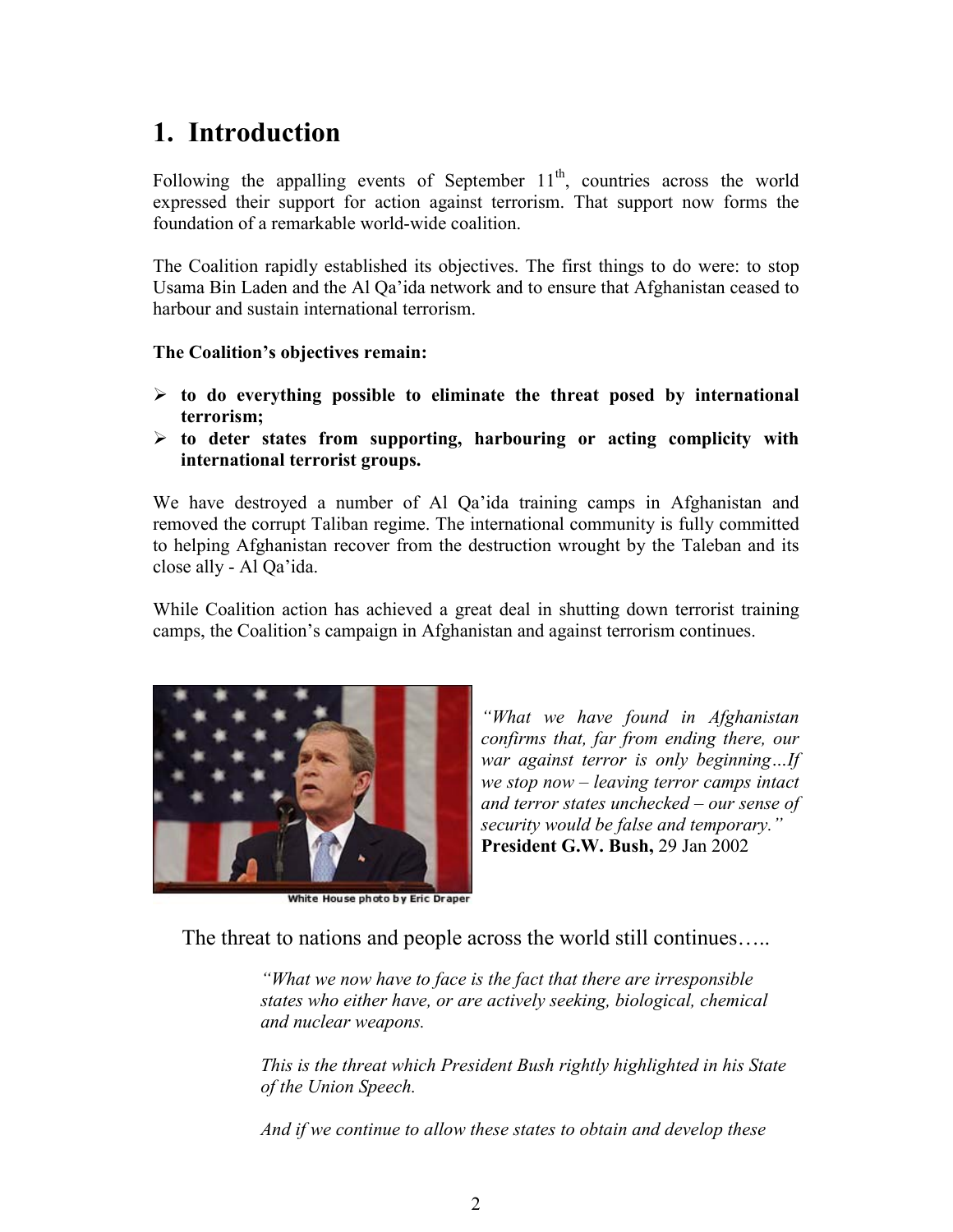*weapons, we may find out too late their potential for destruction. "* **Prime Minister, Tony Blair** 6 March 02



Citizens of dozens of countries died in the attacks on New York, Washington and Pennsylvania



Countries across the world have responded with military action, changes to security measures to freeze terrorist finances, help with the investigation, new laws to prevent and prosecute terrorism, and humanitarian aid to Afghanistan

This report lists some of the actions taken by the Coalition

The report can not list all the measures taken, but goes some way to show how countries of the world are uniting to defeat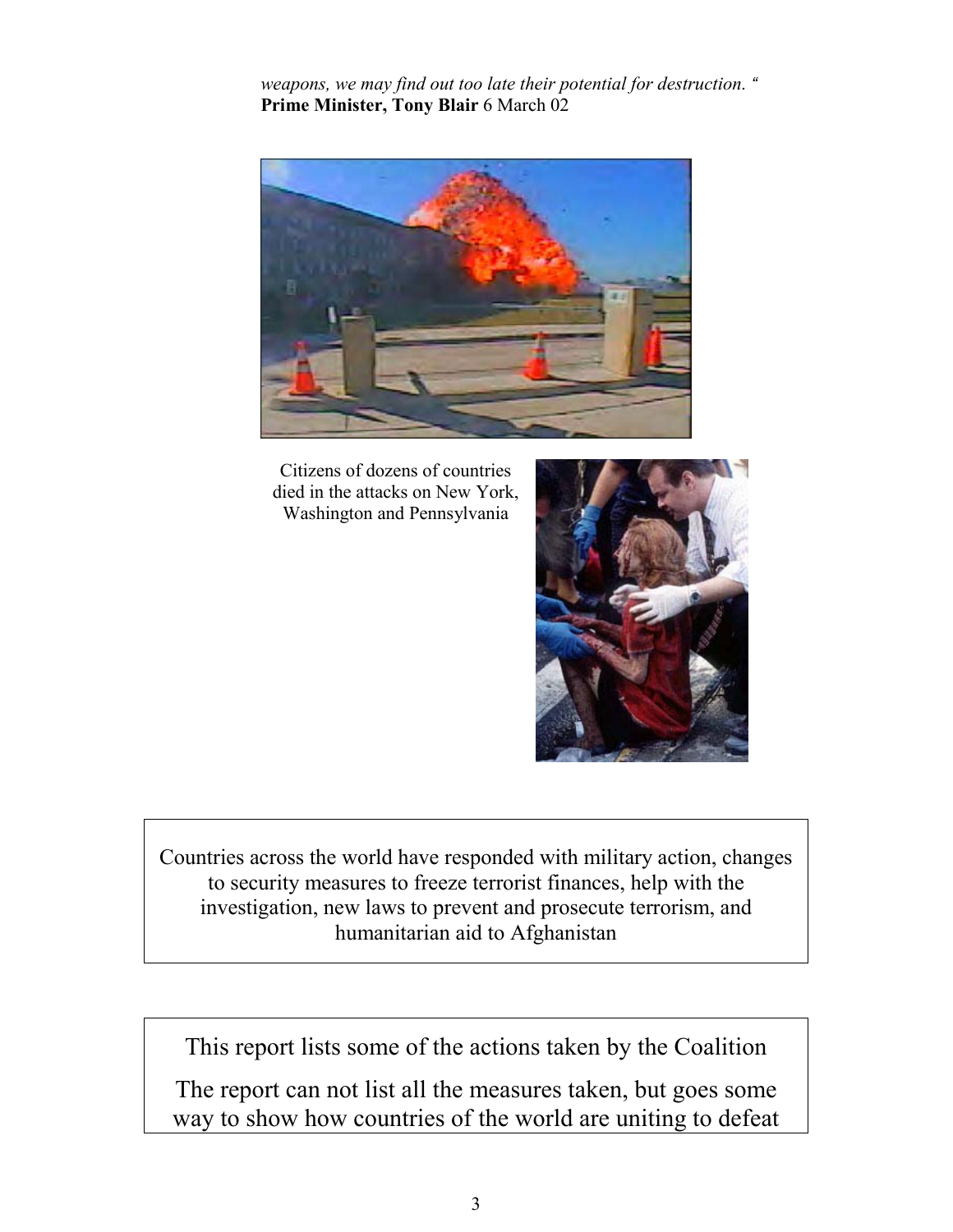## 2. **Military Commitments**

A critical element to the war on terrorism remains the building and sustaining of a strong coalition of nations dedicated to freedom and security.

Coalition forces make important contributions to the War on Terrorism across the spectrum of operations. Particular contributions include, but are not limited to, providing personnel, equipment and assets for use on the ground, air and sea.

Coalition members have also provided liaison teams, participated in planning, provided bases and have granted over-flight permissions. And some are now working to train the new Afghan security force.

To date, 17 nations have deployed to the US Central Command's area of responsibility with over 16,500 troops.

This coalition is working hard everyday to defeat terrorism, wherever it may exist.

Below is a breakdown of support from some of our coalition partners.

#### **The Americas**

#### **USA**

The U.S. has taken direct military action in Afghanistan, plus co-operated militarily with many governments across the world.

*"So long as training camps operate, so long as nations harbor terrorists, freedom is at risk. And America and our allies must not, and will not, allow it."* **President G.W. Bush** 29 Jan 2002

## **Canada**

• Canadian representatives arrived at US Central Command (CENTCOM) on 01 Oct 01. Currently there are 61 personnel at CENTCOM.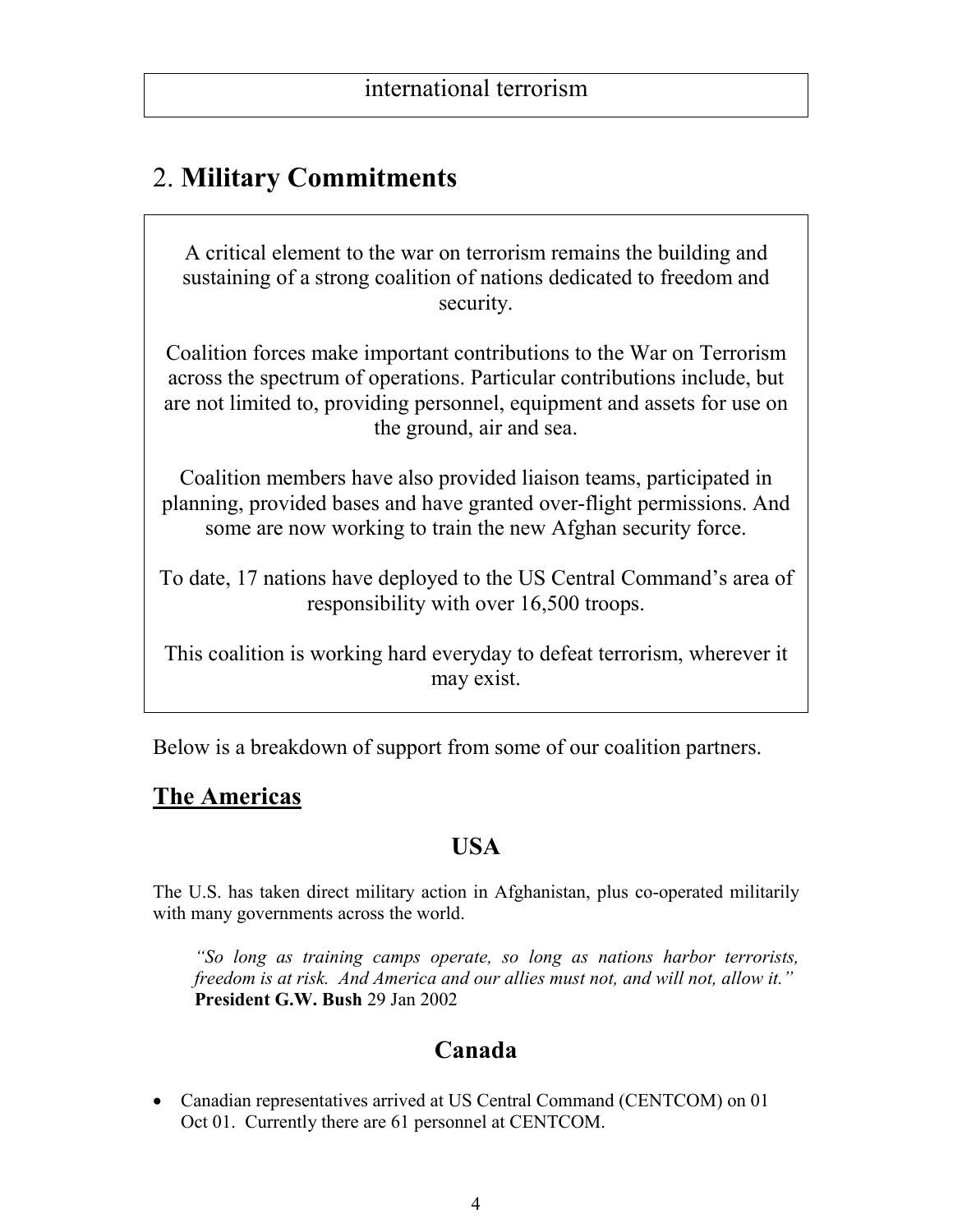- Canada currently has 2,259 personnel in the CENTCOM AOR (747 land, 447 air and 1065 naval personnel).
- The Canadian Naval Forces have been engaged in Maritime Interdiction Operations (MIO), Leadership Interdiction Operations (LIO), escort duties and general maritime surveillance between the North Arabian Gulf and the North Arabian Sea.
- Canadian Air Force CC 150 Polaris (Airbus) and 3 CC130 (Hercules) aircraft have conducted strategic and tactical airlift. They have moved over 4.3 million pounds of freight to date. 2 CP 140 Aurora (P3C) aircraft are employed in MIO/LIO operations as part of CTF 57. 44 missions and 391 flight hours have been logged to date. Organic helicopter assets have flown in excess of 700 missions.
- Canada's Light Infantry Battle Group has deployed as part of TF Rakkasam with 693 personnel and 12 COYOTE armoured reconnaissance vehicles. These forces have been deployed to Qandahar for security and combat operations. A third Infantry Company will soon be added.
- Special Operations Forces are currently in Afghanistan performing the full spectrum of missions.
- *Canada contributed the first coalition Task Group to arrive in CENTCOM AOR. Recently, HMCS TORONTO operating in the North Arabian Sea intercepted a small vessel laden with 4,500 pounds of hashish (valued at over \$60 million). The vessel was abandoned by its crew during the interception. The cargo and vessel were subsequently destroyed.*

#### **European Nations**

**UK**

- Country representatives arrived at CENTCOM 18 Sep 01. There are currently 43 personnel at CENTCOM.
- RADM Burnell-Nugent serves as Deputy Commander for all coalition naval forces in theatre, responsible for co-ordinating extensive operations
- British ground forces have participated in both Operation Enduring Freedom/Operation Veritas and ISAF missions (Operation Fingal). "B" Company of 40 Commandos and Royal Marines deployed to Kabul and has contributed to mine clearing operations, including the provision of specialist equipment at both Bagram and Kabul International airports.
- *The UK was the first nation to send military representatives and campaign planners to CENTCOM.*
- *They have deployed the largest Naval Task Force since the Falklands War to support OEF. Additionally, they have provided the only coalition Tomahawk Land Attack Missile platforms to launch missiles during the commencement of OEF hostilities.*
- The UK has been involved from the outset alongside US forces. It has fired Tomahawk missile salvos and flown sorties in support of US strike aircraft. It has also made available to the United States the base at Diego Garcia.
- The UK has assigned an Amphibious Task Group to OP VERITAS, currently led by the Royal Navy's Landing Platform Helicopter (LPH), HMS OCEAN. Other ships involved are: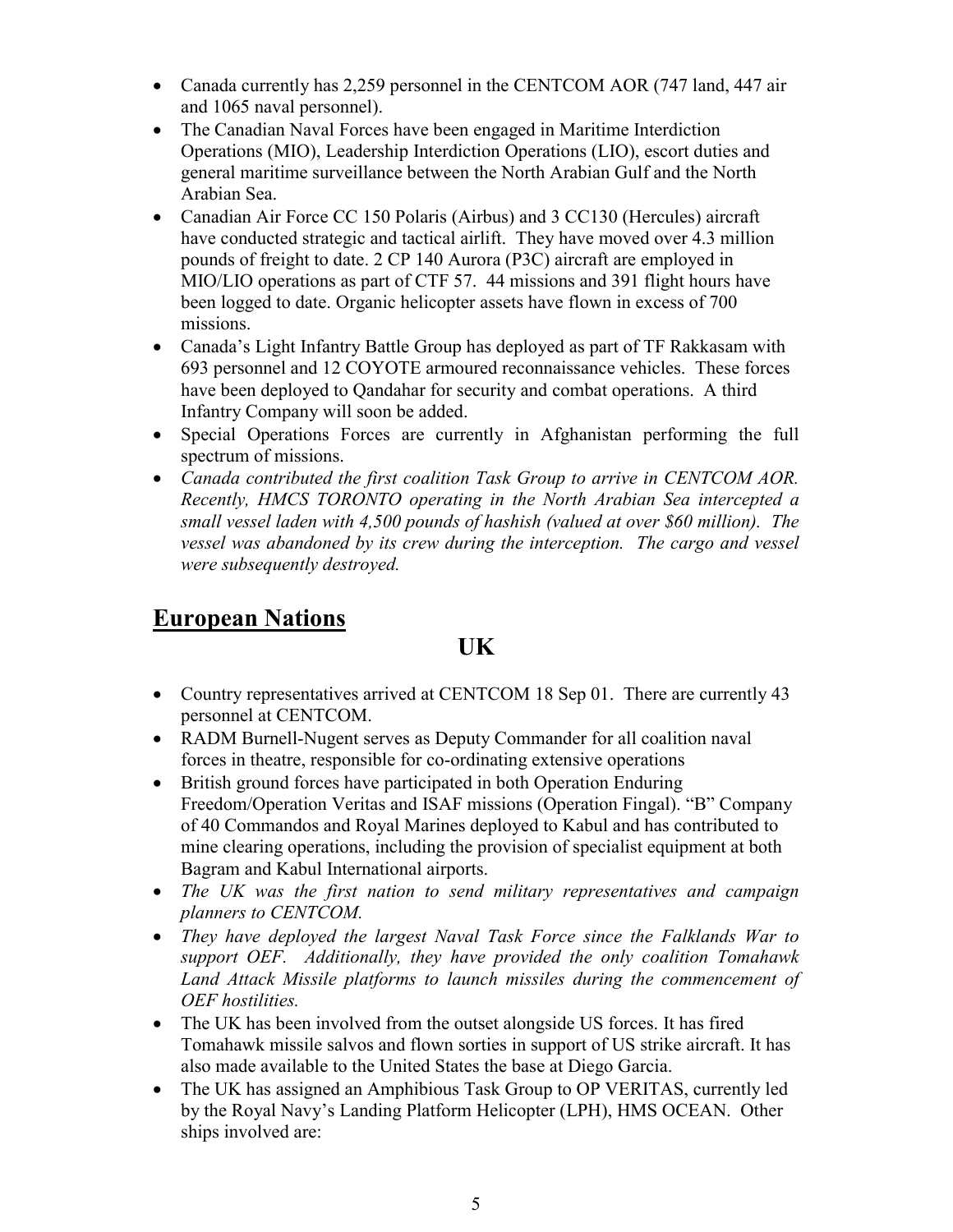The destroyer HMS YORK; The frigates HMS CAMPBELTOWN and HMS PORTLAND; A Tomahawk missile armed submarine presence; Six ships of the Royal Fleet Auxiliary, the RFAs BAYLEAF, DILIGENCE, FORT GEORGE, FORT ROSALIE, SIR PERCIVALE and SIR TRISTRAM. The Survey Ship HMS SCOTT is also in the area.

- Since 21 December 2001 the Royal Navy has taken part in coalition maritime interdiction operations to seize personnel or equipment, provided that compelling intelligence is obtained linking the target to Al Qa'ida or the Taliban.
- The RAF currently has six reconnaissance and refuelling aircraft assigned to OP VERITAS, consisting of Boeing E3D Sentry AWACS, Nimrod MR2 maritime patrol aircraft and TriStar tankers.
- A number of C130 Hercules aircraft have been deployed, although these are primarily used to support the ISAF.
- We also have a number of helicopters with the Amphibious Task Group, supporting our activities in and around Afghanistan.
- $\bullet$  In all, excluding ISAF troops, there are about 3,600 UK personnel in the region.

#### UK's INVOLVEMENT IN OPERATION FINGAL (ISAF)

 The UK agreed to act as Lead Nation of the ISAF for the first three months of its deployment. Major General John McColl has been appointed Commander of the ISAF during this period.



A few hours before addressing the US Congress and the world, President Bush talks privately with British Prime Minister Tony Blair in the Blue Room at the White House Sept. 20.

White House photo by Eric Draper

#### **France**

- Country representatives arrived at CENTCOM on 08 Oct 01. There are currently 15 personnel at CENTCOM.
- The French Air Force deploying C-160 and C-130 aircraft to Dushanbe, Tajikistan, have provided Humanitarian Assistance as well as national and coalition airlift support. Two KC-135 aircraft will deploy to Manas, Kyrgyzstan to provide aerial refuelling. Six Mirage 2000 fighter aircraft will also deploy to Manas. Atlantique aircraft are deployed to Djibouti under national control.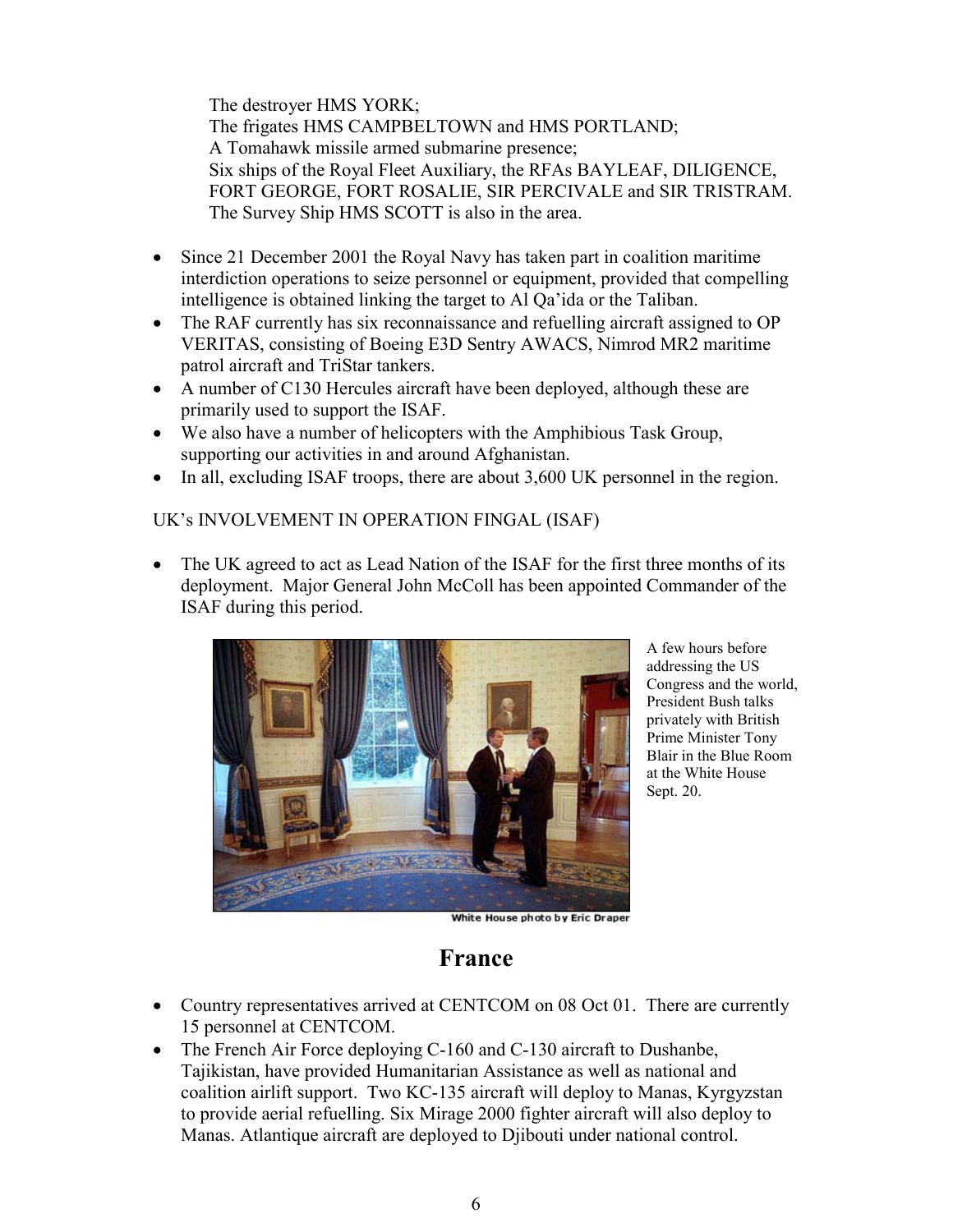- French engineers helped construct runways, a Tent City and a munitions storage facility at Manas. France also provided airfield security (with dogs), a Field Mess Unit, a Deployable Weather Bureau, and a CMO Team. Additionally, France deployed and Infantry Company to Mazar-e-Sharif, Afghanistan to provide area security.
- One French officer is currently serving as an air co-ordinator at the Regional Air Movement Control Centre (RAMCC).
- *France is providing their only Carrier Battle Group to support combat operations in the North Arabian Sea. Aircraft from this Battle Group have flown over 1,500 hours for OEF to date. France's naval contribution to OEF accounts for approximately 24 percent of their entire naval forces.*
- *Additionally, France has been the only non-US country taking part in the operational build-up at Manas airfield in Kyrgyzstan.*

#### **Belgium**

- Belgium representatives arrived at CENTCOM on 19 Oct 01. Currently there are 4 personnel at CENTCOM.
- Belgium is providing one officer to the Coalition Intelligence Centre (CIC) at CENTCOM and one officer to the Regional Air Movement Control Centre (RAMCC) to serve as Deputy Chief of Operations.
- Belgium Air Force C-130 aircraft delivered a high protein food supplement (UNIMIX) from Denmark to Dushanbe, Tajikistan.
- Their A-310 (Airbus) delivered 250,000 vaccinations for children under the United Nations Children's fund (UNICEF) program.
- *Belgium led the largest multinational Humanitarian Assistance (HA) mission, which included Belgium, Spain, Netherlands and Norway. This mission provided 90 metric tons of UNIMIX to feed starving children in Afghanistan and set the standard for follow-on HA operations.*

#### **Germany**

- Operation Enduring Freedom up to 3,900 troops
- A Nuclear Biological and Chemical unit equipped with "Fuchs" armoured reconnaissance vehicles for detecting nuclear, biological and chemical contamination.

*"On 7 October the United States, supported by Great Britain, launched the military operation known as Enduring Freedom. The US Administration has now approached us with a specific request. It covers the provision of ABC defence forces, a unit to evacuate the wounded, special forces of the Bundeswehr, air transport facilities as well as naval forces*- *for instance to keep shipping lanes open and to protect vessels with hazardous cargoes. The Federal Cabinet decided yesterday to comply with this request"* Chancellor **Gerhard Schröder** in the German Bundestag, 8 November 2001

• The unit and crew of 250 are currently deployed to Kuwait for a defence exercise and will be on standby afterward in Germany.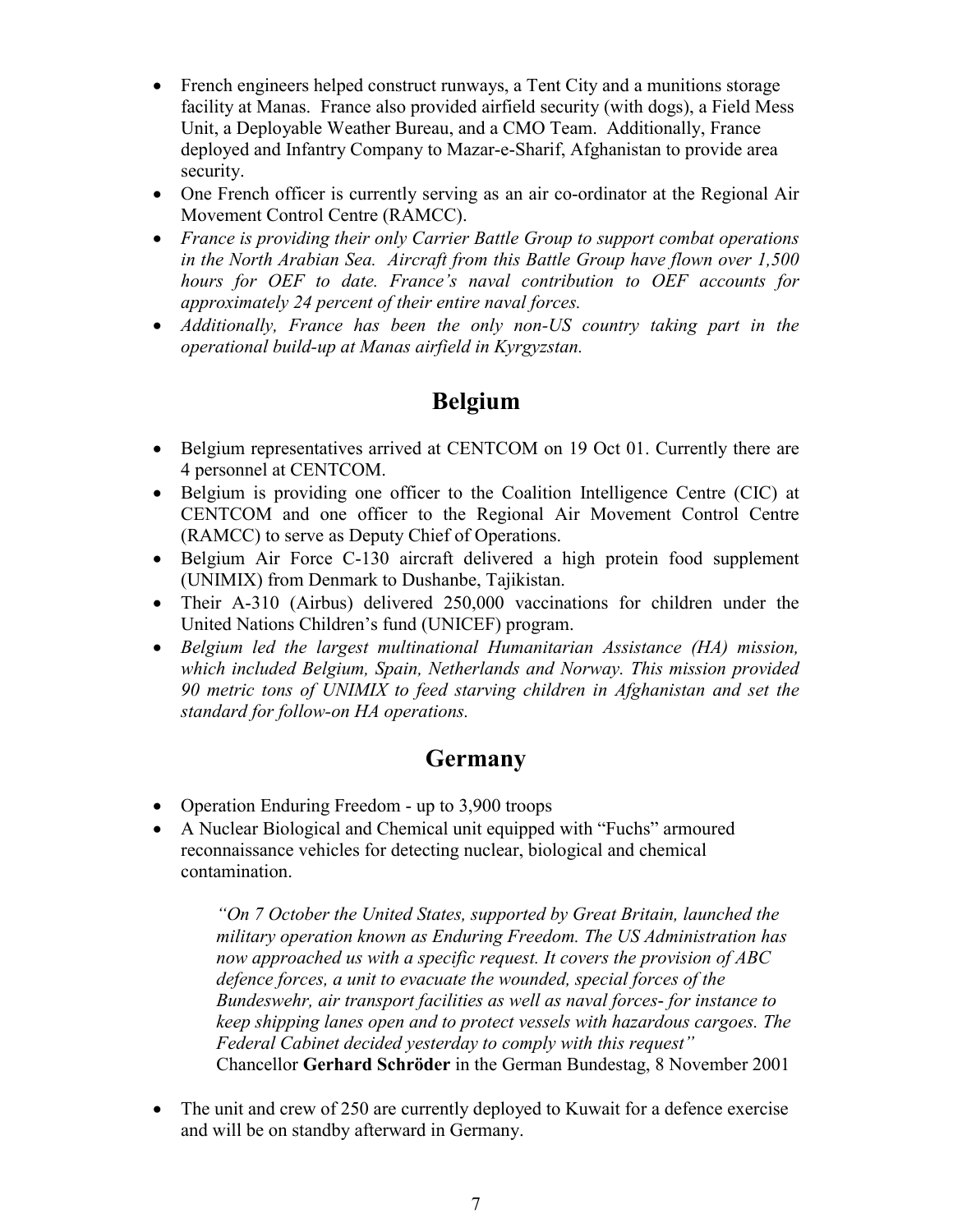- "Flying Hospital" medical evacuation Airbus A310 and crew.
- A Special forces naval task force is taking part in CENTCOM's operations around the Horn of Africa, helping to disrupt the communication routes of terrorist organisations and countering piracy.
- The core of the task force are three frigates and five fast patrol boats. Naval aircraft are also conducting fact-finding missions over Kenya.
- On operation Noble Eagle, German troops are part of the crews of NATO AWACS (Airborne Warning and Control System) that have been patrolling US airspace since October 2001.
- ISAF More than 700 soldiers, with a total of 1,200 available, are leading the 1,450-strong contingent supported by The Netherlands, Austria and Denmark deployed in Kabul.

#### **Denmark**

- Denmark's representatives arrived at CENTCOM on 02 Nov 01. There are currently 5 personnel at CENTCOM.
- The Danish Air Force is providing 1 C-130 aircraft with 75 crew and support personnel. These assets began deploying on 20 Feb 02. As of 21 Feb 02, 30 Danish personnel have arrived in the AOR. Additionally, Denmark is scheduled to provide 4 F-16 aircraft in an Air to Ground role with pilots and support personnel. Support availability at host base will determine timeline for force deployment. These assets are on standby in Denmark.
- Approximately 100 Special Operation Forces personnel have deployed to the AOR as part of a multinational unit under US command.
- Denmark will soon become one of the first coalition countries to operate an airlift *aircraft from the newly formed Logistical "Hub" that has recently become operational at Manas airbase.*

## **Czech Republic**

- Country representatives arrived at CENTCOM on 09 Nov 01. Currently there are 3 personnel at CENTCOM.
- 251 personnel are deploying to Camp Doha, Kuwait to perform local training as well as AOR-wide Consequence Management (CM) support

#### **Finland**

- Country representatives arrived at CENTCOM on 22 Jan 02. There are currently 3 personnel at CENTCOM.
- The Finnish Military Liaison team at CENTCOM continues to concentrate on Civil Military Operations (CMO), with an objective to facilitate co-operation and co-ordination between ISAF, OEF and UN operations in Afghanistan.
- Finland is currently assisting Humanitarian Assistance organisations in Afghanistan in an effort to promote the long-term reconstruction of the country.
- *Finland is providing the largest coalition Civil Military Operations (CMO) unit in Kabul in support of ISAF. This unit currently consists of 50 officers.*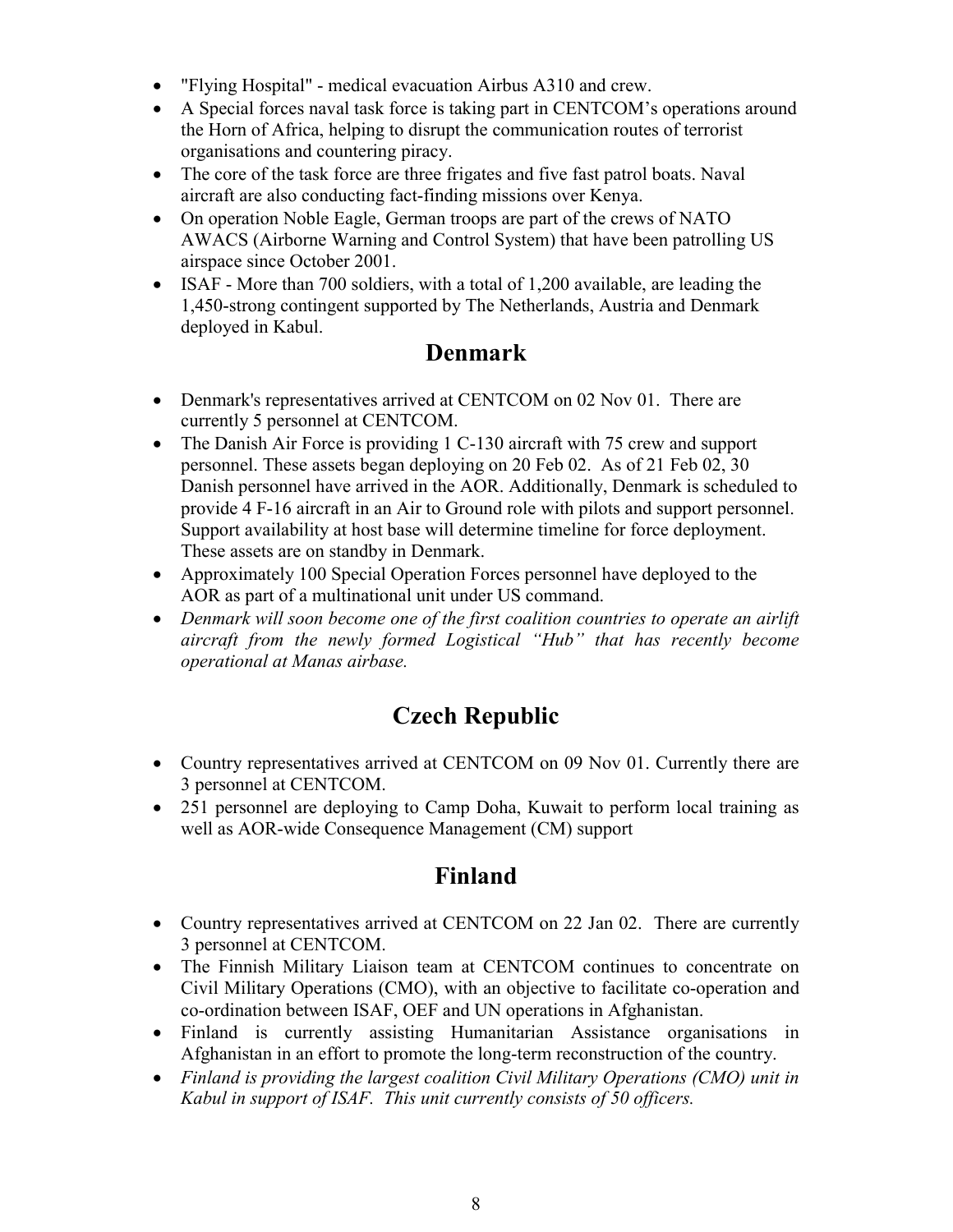#### **Greece**

- Country representatives arrived at CENTCOM 19 Dec 01. There are currently 3 personnel at CENTCOM.
- The Greek's have offered one Frigate which will be deployed into the CENTCOM AOR on 15 Mar 02.
- Greece has committed to provide 1 engineering company and 1 C-130 aircraft for tactical airlift in support of ISAF Operations.

#### **Italy**

- Country representatives arrived at CENTCOM 8 Oct 01. There are currently 13 personnel at CENTCOM.
- The Italian Air Force is scheduled to deploy 1 C-130 to Manas airfield following initial force rotation.
- Italian personnel have been committed to both OEF and ISAF operations.
- *Italy has provided their only Carrier Battle Group to support combat operations in the North Arabian Sea. They have deployed over 13 percent of their entire naval forces for use in OEF.*

#### **Norway**

- Country representatives arrived at CENTCOM on 15 Nov 01. There are currently 6 personnel at CENTCOM.
- Norwegian Hydrema 910 mine clearing vehicles and personnel have been responsible for clearing over 180,000 square meters of terrain on Qandahar airfield and its surroundings.

*"I'm proud to say a certain number of Norwegian special forces are in place in Afghanistan to support the Americans in the military operation 'Enduring Freedom,"* **Kristin Krohn**, Norwegian Defence Minister, 07 Jan 2002

- SOF forces are currently providing the full spectrum of SOF missions and were deployed by national means. Air Force C-130 aircraft are providing tactical airlift support and re-supply for these SOF forces. C-130 aircraft have also conducted numerous HA missions and are soon scheduled to deploy to Manas.
- Norway is scheduled to deploy fighters to Manas following the initial force rotation.
- *Norway's SOF exploitation missions have yielded valuable Human Intelligence (HUMINT). Additionally, Norway has provided 15 hardened vehicles (\$1.5 million) that are currently supporting SOF missions and providing leadership transport.*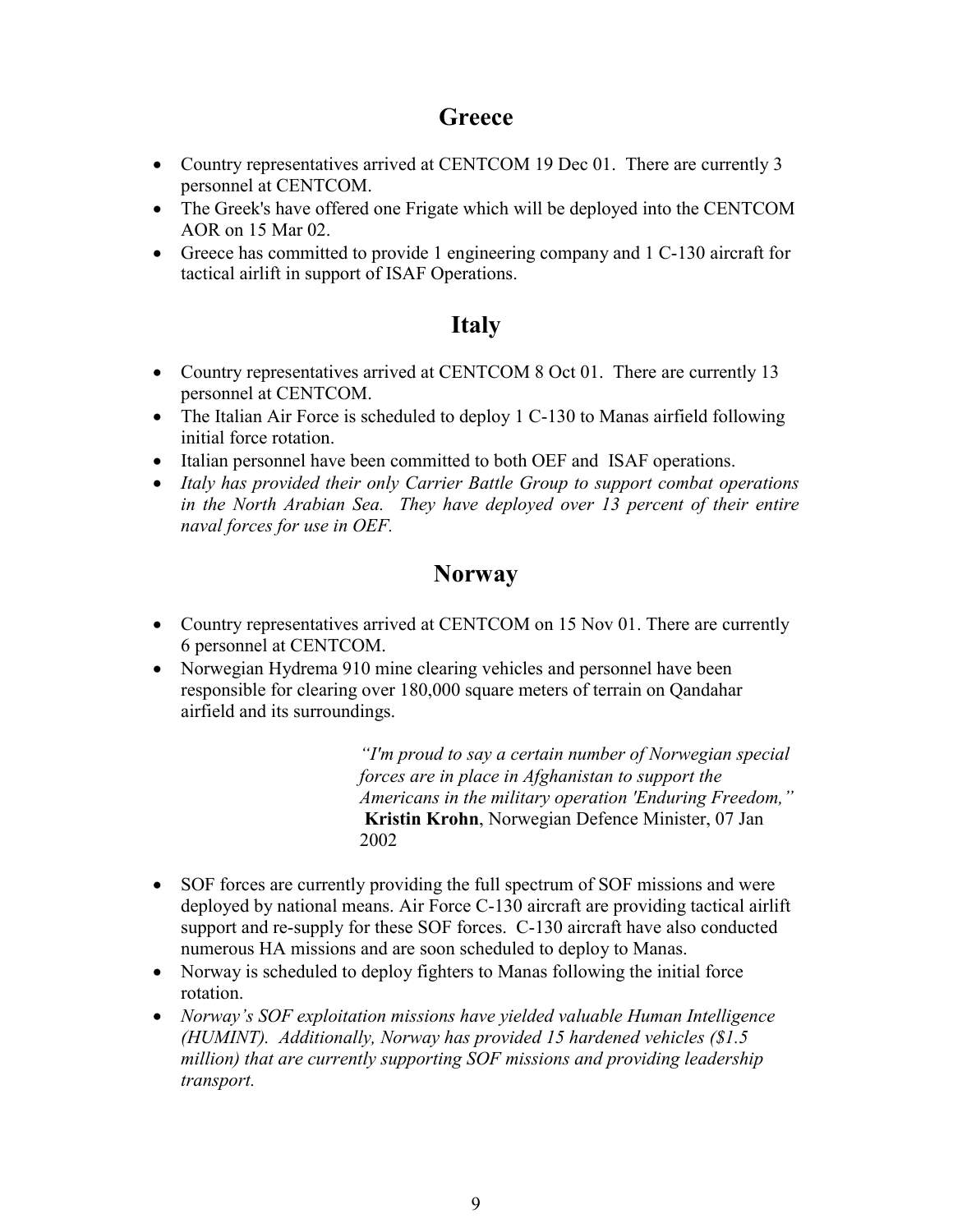#### **Poland**

- Country representatives arrived at CENTCOM on 19 Nov 01. There are currently 5 personnel at CENTCOM.
- Poland is currently planning the deployment of combat engineers and logistics platoons to Bagram. Poland has also planned for 20 soldiers to deploy to Kuwait to support MIO operations in the CENTCOM AOR.

#### **Portugal**

• Country representatives arrived at CENTCOM on 13 Dec 01. There are currently 2 personnel at CENTCOM.

#### **Netherlands**

- Country representatives arrived at CENTCOM on 21 Oct 01. There are currently 7 personnel at CENTCOM.
- An Air Force KDC-10 is currently deployed to Incirlik and conducting Strategic airlift for ISAF. This aircraft will then re-deploy to Al Udeid, Qatar. To date, C-130 aircraft have completed 3 HA flights under national flag. The Netherlands will soon deploy 1 C-130 aircraft to Manas and are scheduled to deploy following the initial force rotation.
- Two Dutch naval frigates are currently operating in the CENTCOM AOR. Other naval ships along with Air Force P-3s will relieve U.S. units in SOUTHCOM AOR.
- One person is scheduled to work as a planning officer at the Regional Air Movement Control Center (RAMCC).
- *RNLNS Van Almonde assisted a U.S. E-2 and S-3 aircraft in a Search and Rescue (SAR) mission to find a Pakistani Mirage that was thought to have gone down 23 nautical miles off the coast of Pakistan.*

#### **Romania**

- Country representatives arrived at CENTCOM on 15 Nov 01. There are currently 2 personnel at CENTCOM.
- Romania is currently in the process of approving basing and over-flight permission for all U.S. and coalition partners.
- Romania is currently in the process of planning and co-ordinating the use of infantry units, mine clearing equipment and engineers to support ongoing requirements for OEF.

#### **Russia**

- Country representative arrived at CENTCOM on 30 Nov 01.
- Russia has supported HA operations by transporting over 420,296 tons of food commodities, 2,198 tons of medicines, 15,282 beds, 1,200 heaters, 13 mini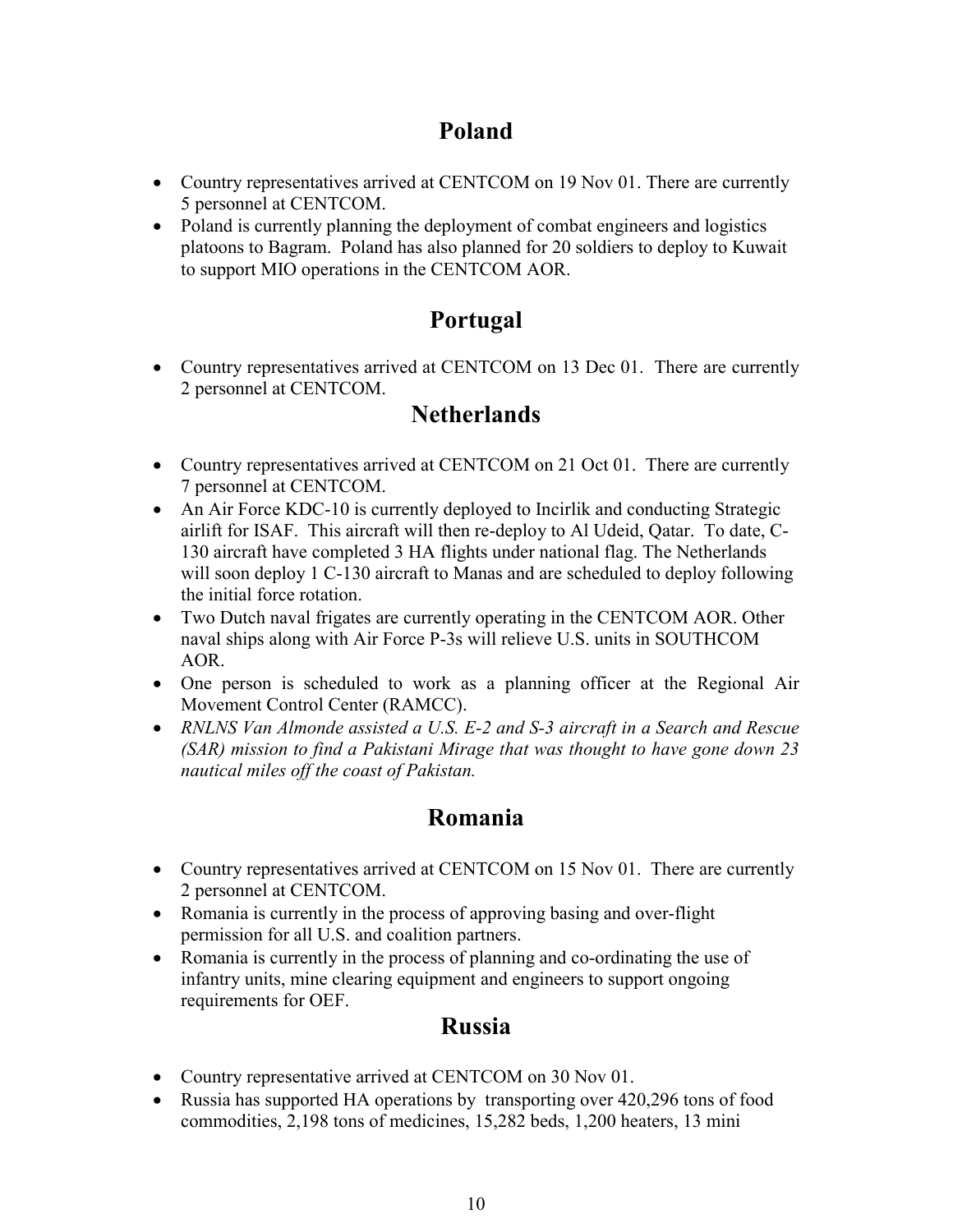electric power stations, 780 tents, 11,000 blankets, 49,674 bedding kits, 11,000 pieces of kitchen utensils, and 9 tons of detergents.

 *Russia provided the first coalition hospital in Kabul on 29 Nov 01. The hospital treated 5,235 patients before Russia turned the facility over to the local population on 25 Jan 02.*

#### **Spain**

- Country representatives arrived at CENTCOM on 05 Nov 01. There are currently 9 personnel at CENTCOM.
- Spain will soon deploy 1 P-3B to Djibouti, 3 C-130s to Manas and 2 naval frigates to the CENTCOM AOR to support continued operations in OEF.
- *Spain provided a hospital in Bagram on 8 Feb 02. As of 20 Feb 02, this hospital has treated 607 patients and has expanded its operation to conduct over 2 hours of humanitarian aid calls per day.*

*"The new terrorism that acted against the United States, reminds me of the experience lived by Spain in the last few years, and to reiterate my firm convictions which are receiving more and more world-wide recognition: All terrorism is the same, there is neither better nor worse, nor good or bad, they are all abominable. Therefore, there are no distinctions to be made, simply all of them are terrorists."*

**Federico Trillo,** Spanish Defence Minister, at the 38th Conference on Security Policy, 2 Feb 2002

#### **Sweden**

- An intelligence unit, tied to the UK Headquarters of ISAF, totalling 45 people
- Two C-130 transport aircraft in support of ISAF
- Logistics support for humanitarian aid distribution provided by the Swedish Rescue Services Agency, some 20 professionals.

## **Asia-Pacific**

#### **Australia**

- Australian representatives arrived at U.S. Central Command (CENTCOM) on 27 Sep 01. Currently there are 7 personnel at CENTCOM.
- Australian Special Operations Forces (SOF) are currently in Afghanistan performing the full spectrum of SOF missions.
- Australian Air Force C-130s transported national forces to the Area of Responsibility (AOR), and while there, they supported Director of Mobility Forward (DIRMOBFOR) tactical lift requirements.
- Fighter aircraft were also deployed to perform Combat Air Patrol (CAP) missions at Diego Garcia. Soon Australia will deploy 2 KC-135 aircraft to Manas,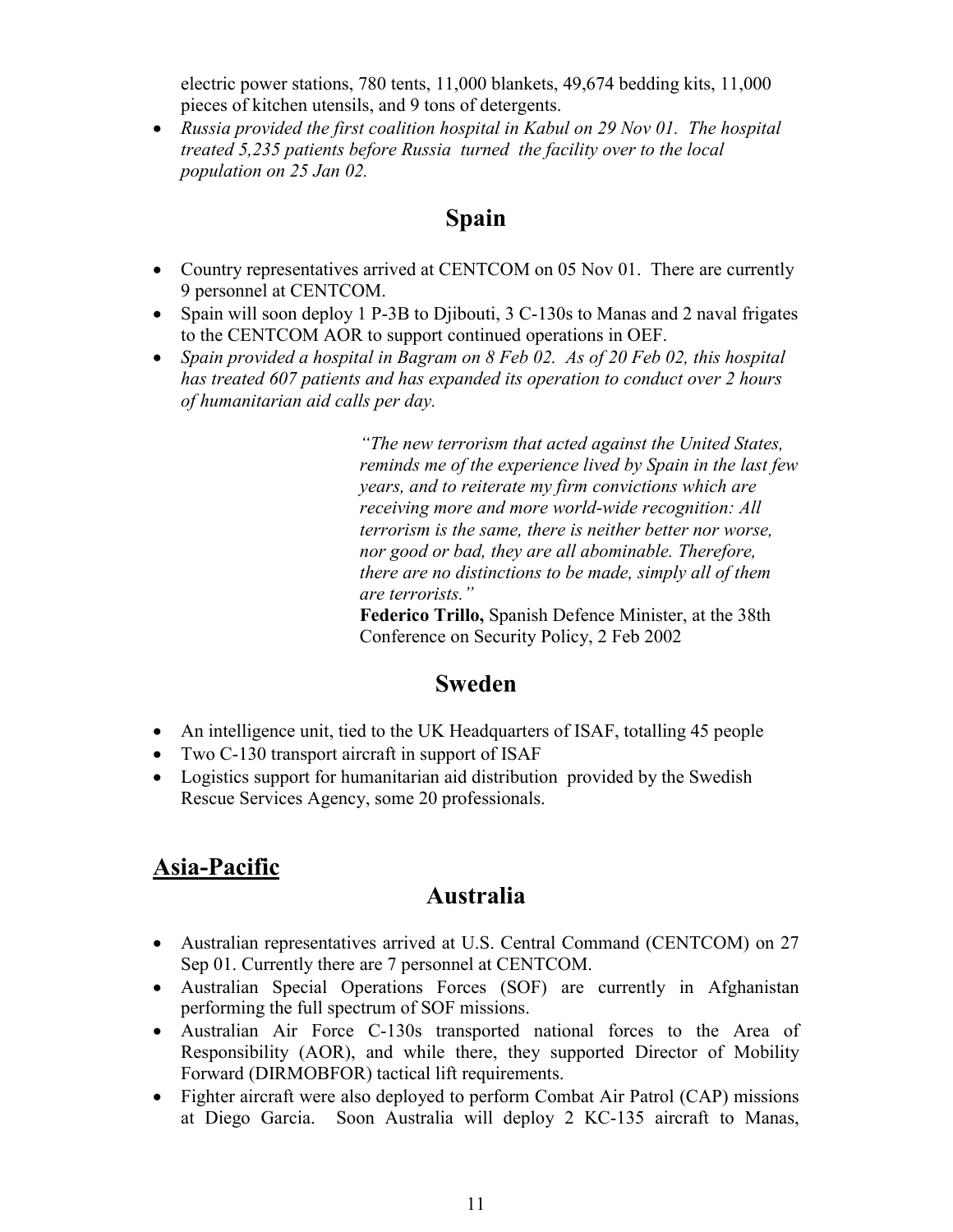Kyrgyzstan. Australian Air Force will fill a key wing leadership position at Manas (Operations Group Commander).

- Australia has numerous ships deployed to the AOR supporting Combined Forces Maritime Component Commander (CFMCC) operations.
- The National Command Element is forward deployed in Kuwait providing command and control for deployed forces.
- *Australia suffered the first non-U.S. fatality: on February 16, 2002 Sgt. Andrew Russel was killed in action as the result of a land mine explosion..*

## **Philippines**

• The government of the Philippines has pledged the use of facilities on Philippine soil for the anti-terrorist coalition. It is forging a regional grouping to fight terrorism with Malaysia, Indonesia and Thailand.

> *"Destroying terrorism is the immediate and overriding objective"*

**Gloria Macapagal-Arroyo**, President of the Philippines, 26 September, 2001

## **New Zealand**

- Country representatives arrived at CENTCOM on 8 Oct 01. There are currently 6 personnel at CENTCOM.
- New Zealand provided logistic and HA airlift support in Afghanistan with Air Force C-130 aircraft. These aircraft were made available to help move the backlog of equipment and supplies needed for OEF.
- Their 7-person Air Loading Team (ALT) was deployed to support ISAF.
- New Zealand will soon deploy 8 officers to staff the ISAF headquarters.
- *As part of a combined operation, New Zealand SOF units recovered valuable equipment and forwarded it for exploitation.*

## **Middle East**

## **Egypt**

• Country representatives arrived at CENTCOM on 28 Nov 01. There are currently 3 personnel at CENTCOM.

#### **Jordan**

- Country representatives arrived at CENTCOM 07 Oct 01. There are currently 2 personnel at CENTCOM.
- An "Aardvark" mine clearing unit and personnel are currently deployed to Qandahar.
- One person is scheduled to work as a planning officer at the Regional Air Movement Control Centre (RAMCC).
- Jordan has provided basing and over-flight permission for all U.S. and coalition forces.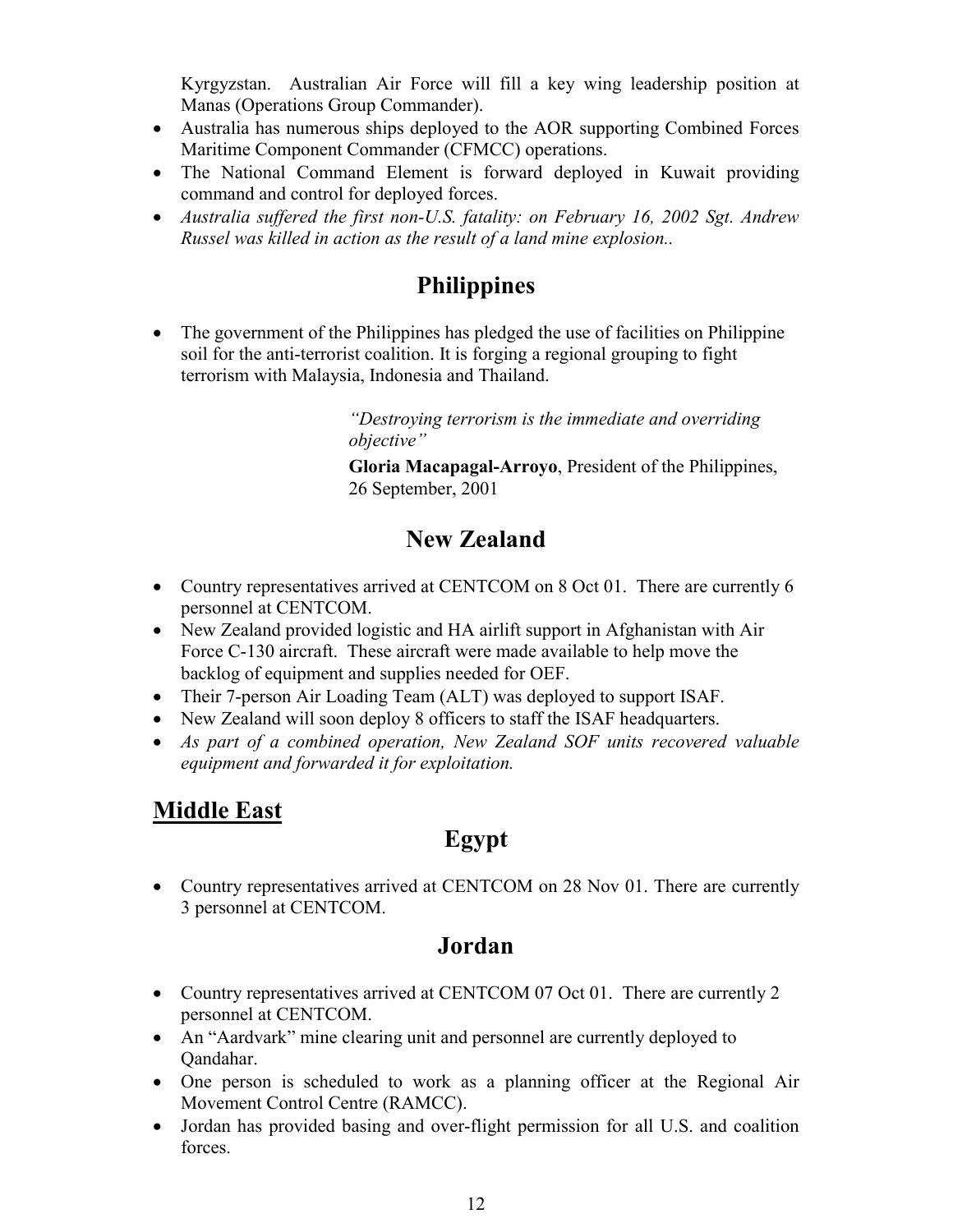*Jordan's deployment of Level II Field Hospital and Airborne Infantry Company to Mazar-e-Sharif has enabled the treatment of over 17,000 patients (including over 8,000 women and children) and performed over 150 surgical operations.*

#### **Bahrain**

- No country representatives are currently present at CENTCOM; however, there is one Naval Liaison Officer (LNO) at U.S. Naval Forces Central Command (NAVCENT).
- Bahrain maintains fighter units on continuous strip alert providing defensive CAP that protect national and coalition forces in Bahrain.
- One Frigate and associated personnel are supporting OEF naval mission in the AOR.
- *Basing and over-flight permissions have been significant enablers for Coalition Forces.*

"*We have supported and participated in the international campaign against terrorism and the efforts to eradicate its elements, shelters and sources of finance. We have done so on the basis of our firm principles against terrorism, and indeed all acts of violence and extremism, which contradict the teachings of Islam and the civilised standards of humanity that we believe and support."*

Bahrain Foreign Minister **Shaikh Mohammed bin Mubarak Al Khalifa,** 28 Feb 2002

#### **Qatar**

- Country representatives arrived at CENTCOM on 6 Dec 01. There are currently 3 personnel at CENTCOM.
- Qatar maintains fighter units on continuous strip alert providing defensive CAP protection for national and coalition forces in Qatar.
- *Qatar led the way in the early stages of OEF by granting over-flight and basing clearance for U.S. and coalition forces.*

## **United Arab Emirates**

- Country representatives arrived at CENTCOM on 01 Nov 01. There are currently 3 personnel at CENTCOM.
- The United Arab Emirates have provided basing and over-flight permission for all U.S. and coalition forces.
- *Air Force C-130 aircraft have supported HA operations by airlifting supplies into Central Asia. They have conducted 3 flights to date.*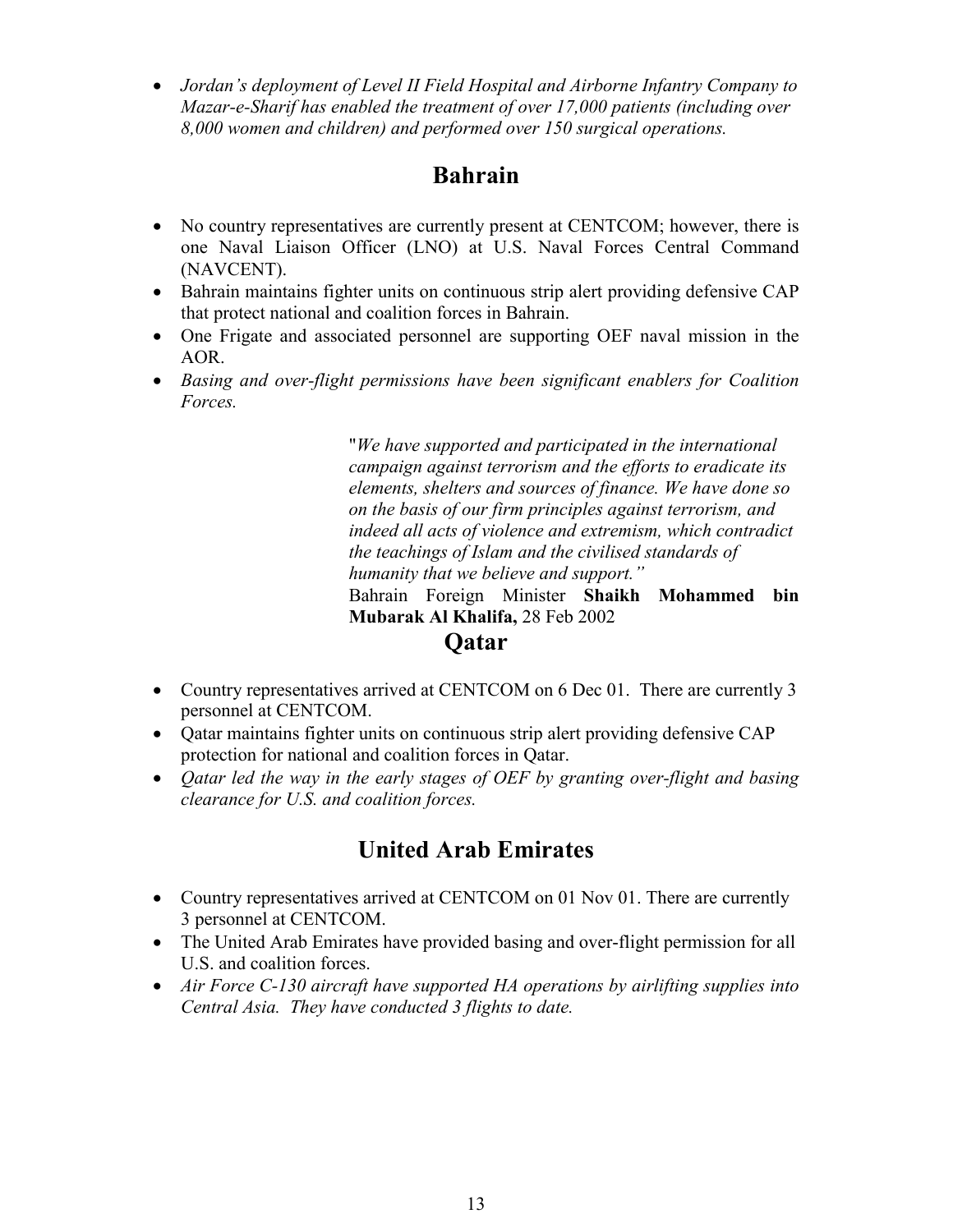#### **Asia**

#### **Turkey**

- Country representatives arrived at CENTCOM on 11 Oct 01. There are currently 3 personnel at CENTCOM.
- Turkey has provided basing and over-flight permission for all U.S. and coalition forces.
- One Turkish officer is scheduled to work as a planning officer at the Regional Air Movement Control Centre (RAMCC).
- *Turkey was the first coalition country to provide critical KC-135 aerial refuelling support for U.S. aircraft during their transits to the CENTCOM AOR.*



A mechanical digger gets to work on a crater. A Turkish Air Force transport can also be seen unloading

"*Terrorism is a crime against humanity. We strongly condemn all the perpetrators of such crimes and the recent heinous terrorist attacks against the USA. All nations should unite their will and co-ordinate their acts in the fight against terrorism. Turkey, as several other European countries, has suffered from terrorism. We must all stand up together to eradicate this scourge."* **Ismail Cem**, Turkish Foreign Minister to the European Conference, Brussels, 20 Oct 2001

#### **Pakistan**

 Pakistan supports the military intervention in Afghanistan, offering information, over-flight rights and logistic support, and intervening to stop fleeing Taliban and Al Qa'ida fighters trying to reach safety.

## **Republic of Korea**

- Country representatives arrived at CENTCOM on 16 Nov 01. There are currently 5 personnel at CENTCOM.
- A Republic of Korea naval vessel transported over 500 tons of critical construction material from Singapore to Diego Garcia to support the demand for OEF building materials. Additionally, they have pledged over 45 million dollars to aid in the reconstruction of Afghanistan.
- Republic of Korea will soon deploy a Level II hospital to Manas and has already sent 2 liaison officers to begin co-ordination efforts.
- *South Korean Air Force C-130s have flown 11 flights between Seoul, Korea and Diego Garcia as well as 5 flights to Islamabad. These flights were responsible for transporting over 45 tons of humanitarian relief supplies valued at \$12 million.*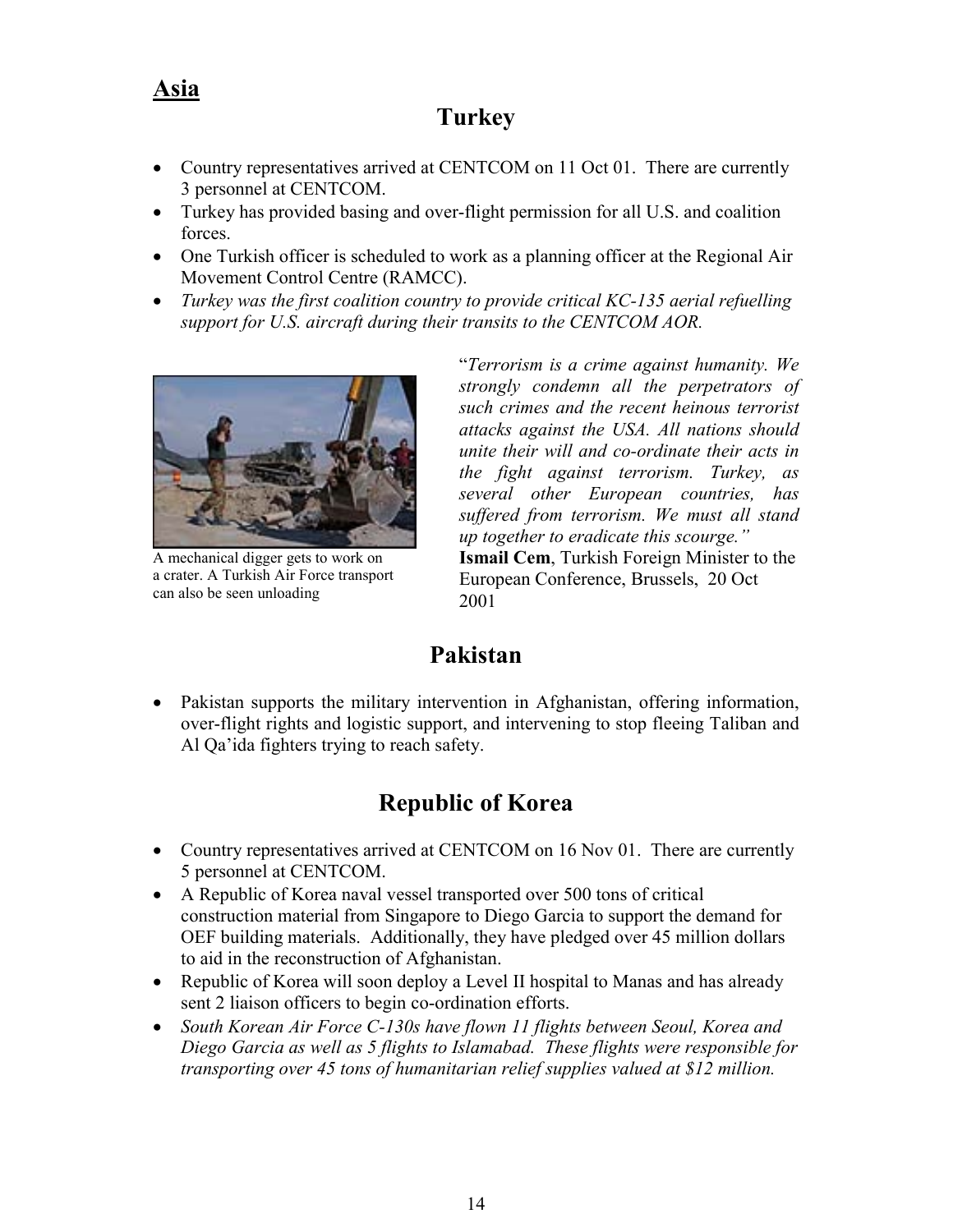#### **Uzbekistan**

- Country representatives arrived at CENTCOM on 26 Dec 01. There are currently 5 personnel at CENTCOM.
- *Uzbekistan has helped relieve Strategic airlift requirements by leasing IL-76 transport aircraft to coalition members to move forces and equipment into the CENTCOM AOR.*

#### **Cambodia**

Cambodia has offered the coalition the use of their airports and ports if needed.

*"The world must make every effort and action to combat terrorism"*

**Nordom Sihanouk**, King of Cambodia in a statement to President Bush, 12 September 2001

The War on Terrorism is a broad-based effort that will take time. Every nation has different circumstances and will participate in different ways.

This mission and future missions will require a coalition that is ready to take on the challenges and risks associated with such a operation. The accomplishments to date can be directly attributed to a focused and unwavering coalition.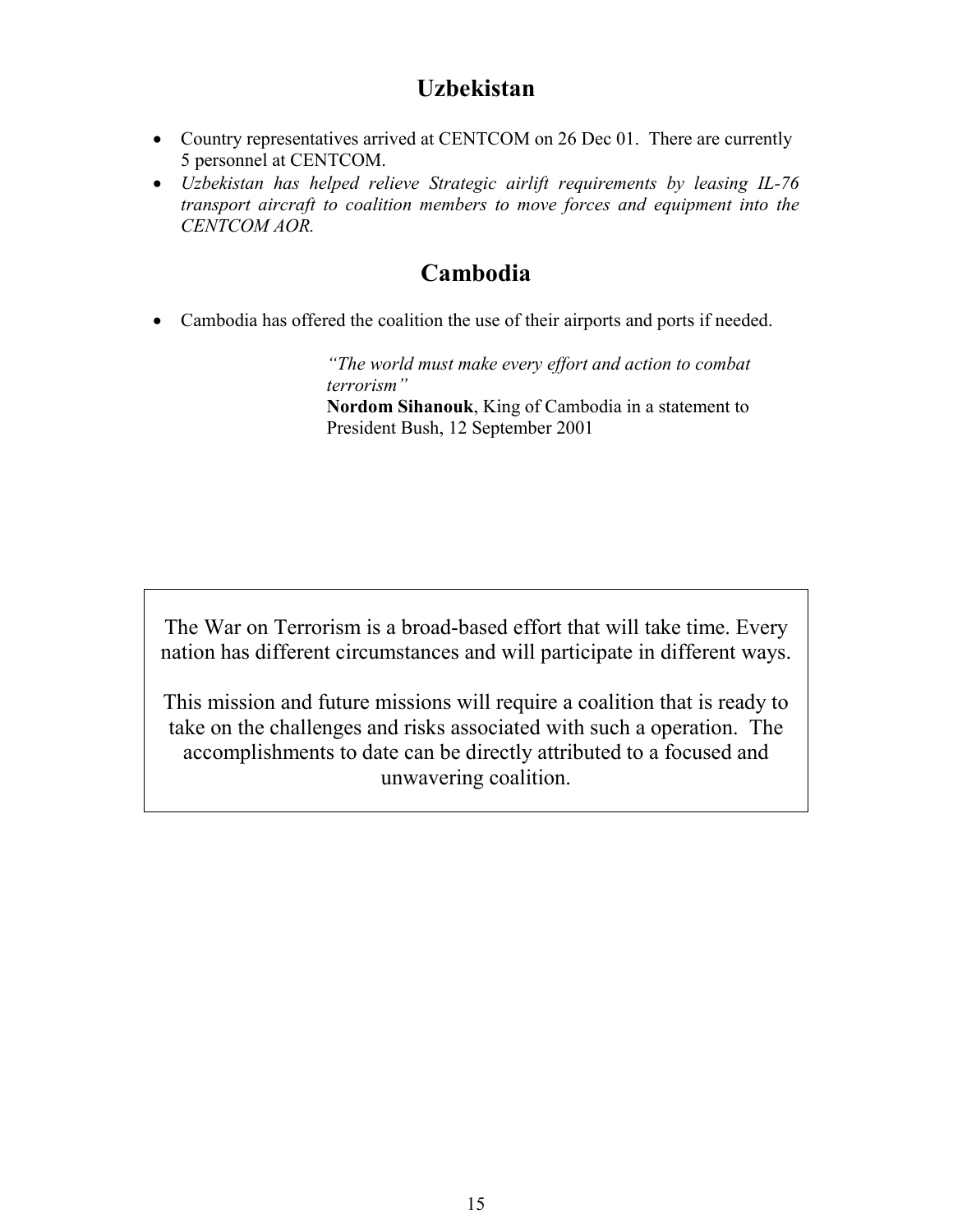# **3. Law-Enforcement Actions**

All over the world countries are taking law enforcement action against the Al Qa'ida network.

Most of these actions concern information sharing and co-operation over borders.

There are many examples of direct actions against individuals and organisations linked with Al Qa'ida.

The very nature of these investigations means we are not able to divulge as much information about them as we would like, but below are just a few that we can discuss:

#### **Spain**

In 2001, Spain conducted a number of major operations against Islamic terrorist networks, as follows:

- Spain collaborated with Italy in breaking up the "Varesse" group; the terrorist Mohamed Bensakhria, who has links to Bin Laden and is the leader of the "Meliani" group, was arrested and extradited to France;
- in September, members of a cell of the Grupo Salafista para la Predicación y el Combate were arrested in different cities in Spain; and,
- in November, 11 citizens who had ties with Al Qa'ida were arrested in Madrid.

Spain is also actively collaborating with Europol in regard to the supply and exchange of information on terrorist groups.

#### **France**

Ahmed Laidouini, a Frenchman of Algerian descent, was arrested on December  $24<sup>th</sup>$ . He is suspected of training in Al-Qa'ida camp in Afghanistan in 1998 and becoming a liaison between Al Qa'ida cells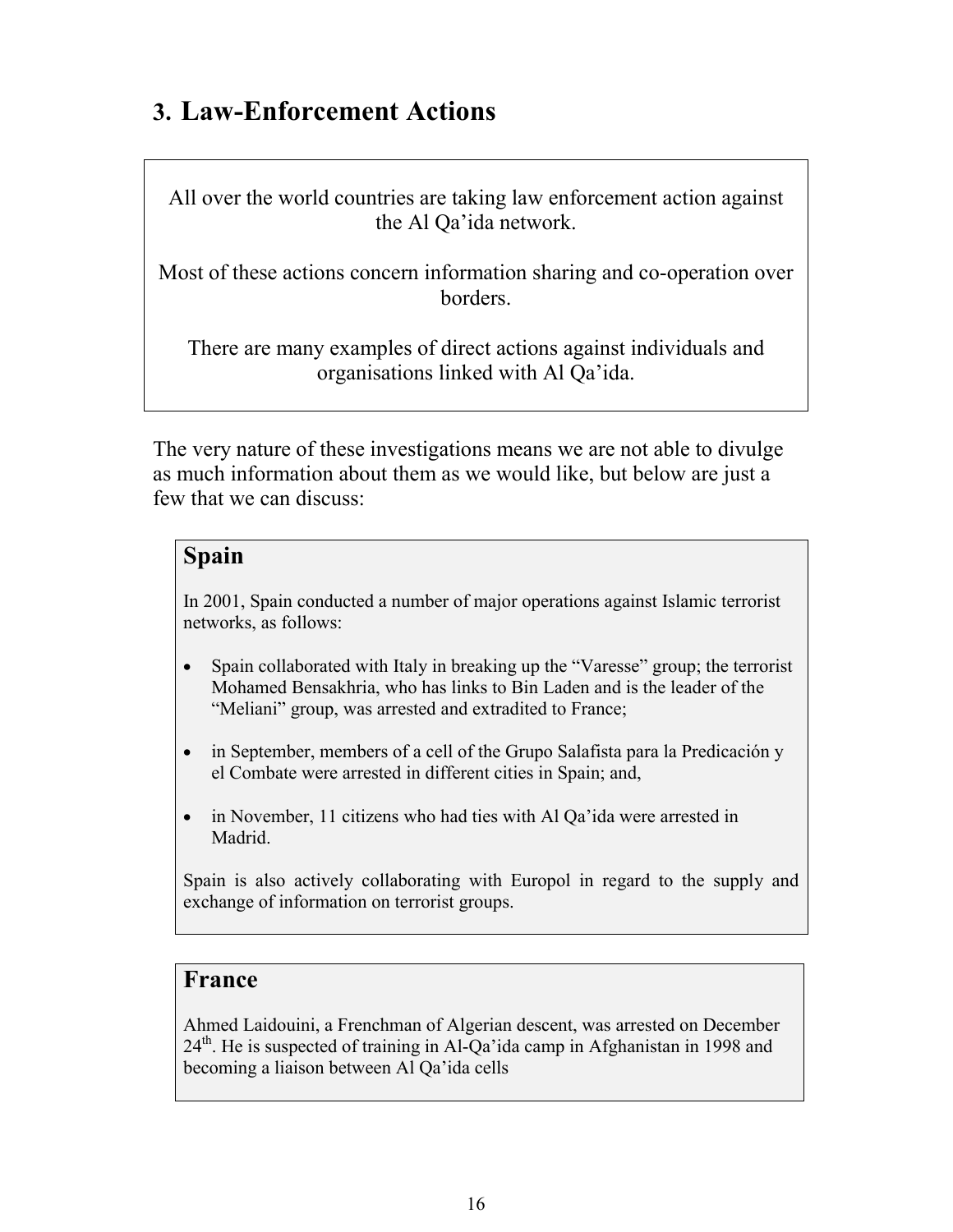#### **Germany**

The Public Prosecutor General has initiated 17 investigative proceedings related to the attacks or to the phenomenon of Islamic-fundamentalist terrorism.

The investigations have led to arrest warrants and international searches for Said Bahaji, Ramzi Omar (alias Binalshib), and Zakaria Essabar, who fled Germany shortly after the attacks.

A fourth suspect has been apprehended and is in custody pending interrogation.

The traditionally close and trusting co-operation between German and US authorities, particularly the FBI and CIA, has intensified since September 11. Up to 15 liaison officers from US authorities are participating in the investigation in Germany.

The Federal Criminal Police Office has two permanent liaison officers in Washington and has sent two officers from the special commission to the FBI.

#### **UK**

The Metropolitan Police Service (MPS) is giving the FBI every support and assistance. The terrorist attack of September 11 has led to the largest terrorist investigation by the MPS outside the UK.

A total of move than 5000 actions have been generated

Teams of family liaison officers were sent to New York to assist families of British victims of Sept 11.

The casualty bureau at New Scotland Yard received over 26,000 calls.

Yasser Al-Siri has been charged with conspiracy to murder in connection with the assassination of General Masoud.

Sulayman Balal Zainulabidin has been charged under the Terrorism Act 2000 in connection with the provision of paramilitary training.

Sheik Abdullah el-Faisal has been charged with encouraging others to murder.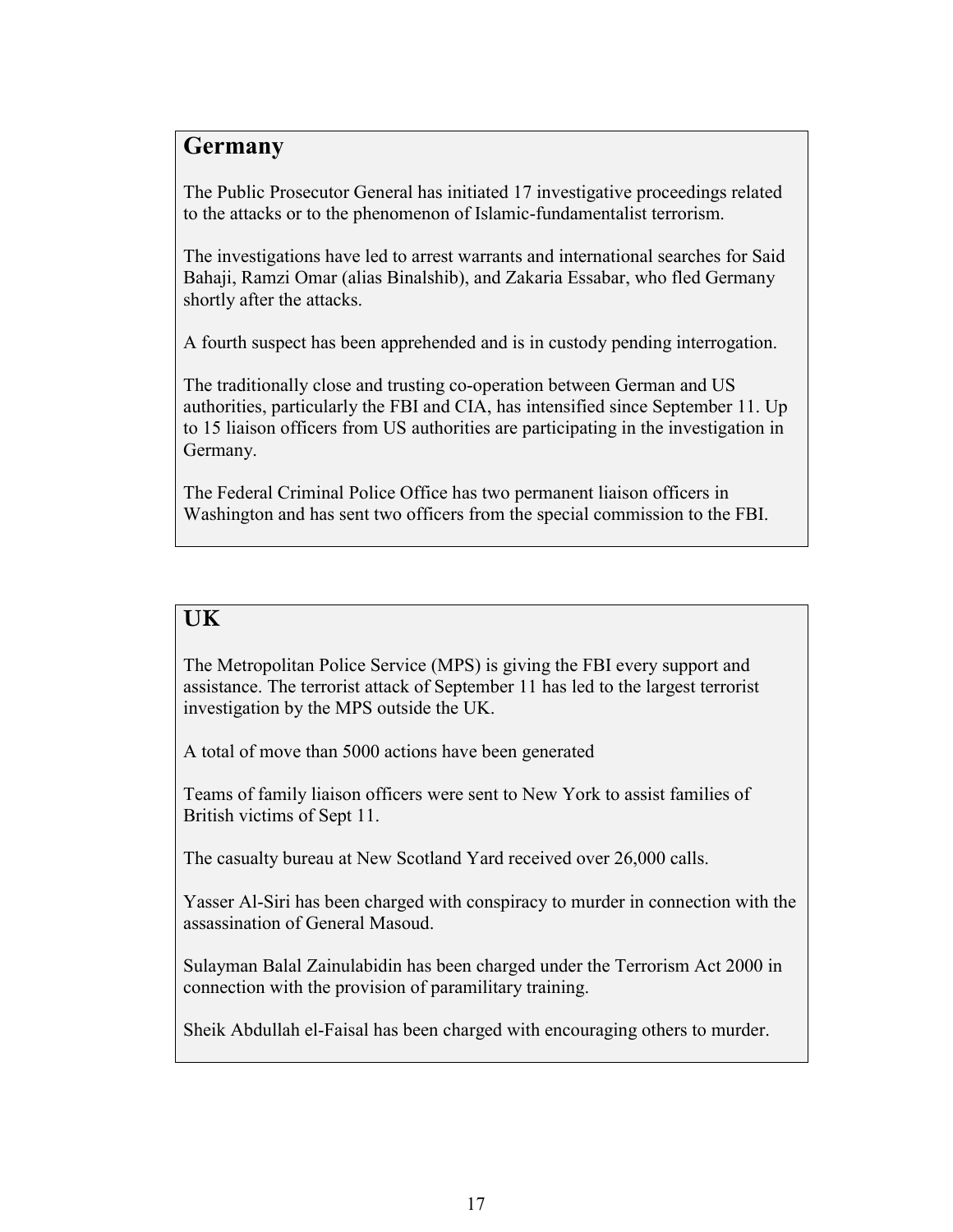#### **Italy**

In February 2002 Italian investigators discovered evidence pointing to a bomb plot against the US embassy in Rome.

Holes were found carved into an underground passageway next to the mission, which police believe could have been used to plant a bomb by militants linked to Osama bin Laden's al-Qa'ida network.

Photos of the holes - large enough for a person to get through - have been forwarded to prosecutors handling the case of Moroccan men arrested with suspected bomb-making equipment.

The Moroccans were found with large quantities of a cyanide compound, explosive powder and maps of the water network around the US embassy on Via Veneto in the heart of Rome.

After the arrests, police and maintenance staff checked tunnels around the embassy complex that carry water, gas and electricity to buildings in the area, and found a hole cut into a wall next to the diplomatic mission.

#### **Malaysia**

The Government of Malaysia announced on January 4<sup>th</sup> that it had arrested members of an Islamic militant group with links to Zacarias Moussaoui, the accused

11 September terrorist attack conspirator.

The suspects all belonged to a group the authorities call Kumpulan Militan Malaysia (KMM), had connections with Moussaoui when he was in Malaysia in September and again in October 2000.

#### **Kenya**

The bombing of the US Embassy in Nairobi in August 1998 by al-Qa'ida, in which more than 200 Kenyans were killed, is still vivid in the memories of the Kenyans.

Kenya has extradited to the US all the suspects arrested in Kenya in relation to the 1998 bombing. It is a member of Interpol and has contributed repeatedly by extraditing international signalled criminals.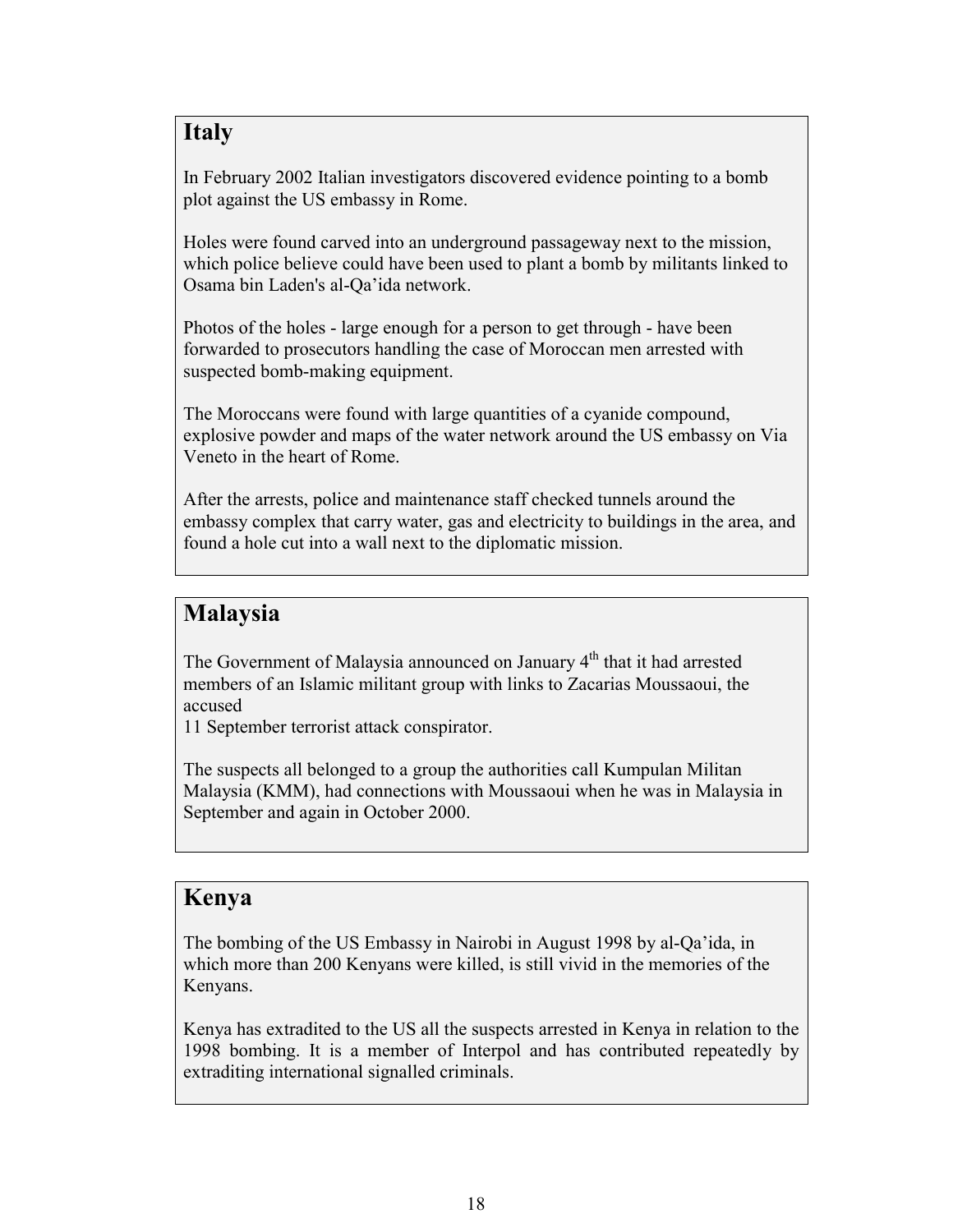# **4. Legislation and Diplomatic Actions**

Countries have reviewed and, where needed, tightened up their laws against international terrorism – an important aspect of the campaign

#### **The Americas**

#### **USA**

- President Bush called immediately for a world-wide campaign against terrorism.
- He synchronised the application of diplomatic, military, economic, intelligence , and law-enforcement power on a global scale, forming an unprecedented network of nations working to defeat terrorism.
- All nations of the world except one (Afghanistan under the Taliban) condemned the attack and responded positively to the President Bush's call:
	- NATO invoked Article V of the NATO Charter, first time in its history.
	- 16 NATO members have contributed troops and military equipment.
	- 197 countries and jurisdictions expressed support for the campaign and its objectives.
	- 89 countries have granted over-flight authority (28 have granted blanket authority), 76 have granted landing rights, 23 have granted bed-down and basing authority.
	- 23 countries have agreed to host U.S. forces involved in offensive operations
	- 136 countries have offered some kind of military assistance.
	- 142 countries have issued orders freezing the assets of suspected terrorists and terrorist organisations; 190 countries have expressed willingness to do so.
- NATO and ANZUS allies quickly invoked their treaty obligations to support the United States.
- The United States has received 46 multilateral declarations of support. The U.N. General Assembly and Security Council condemned the attacks on September 12.
- NATO allies are assisting directly in the defence of American territory.

## **Canada**

- The Government of Canada has introduced key pieces of legislation. The Anti-Terrorism Act, introduced on October 15, includes measures designed to: identify, prosecute, convict and punish terrorists; provide new investigative tools to law enforcement and national security agencies; and ensure that Canadian values of respect and fairness are preserved through stronger laws against hate crimes and propaganda.
- Canada has ratified 10 of the 12 counter-terrorism conventions of the United Nations. The new Anti-Terrorism Act will allow Canada to ratify the remaining two.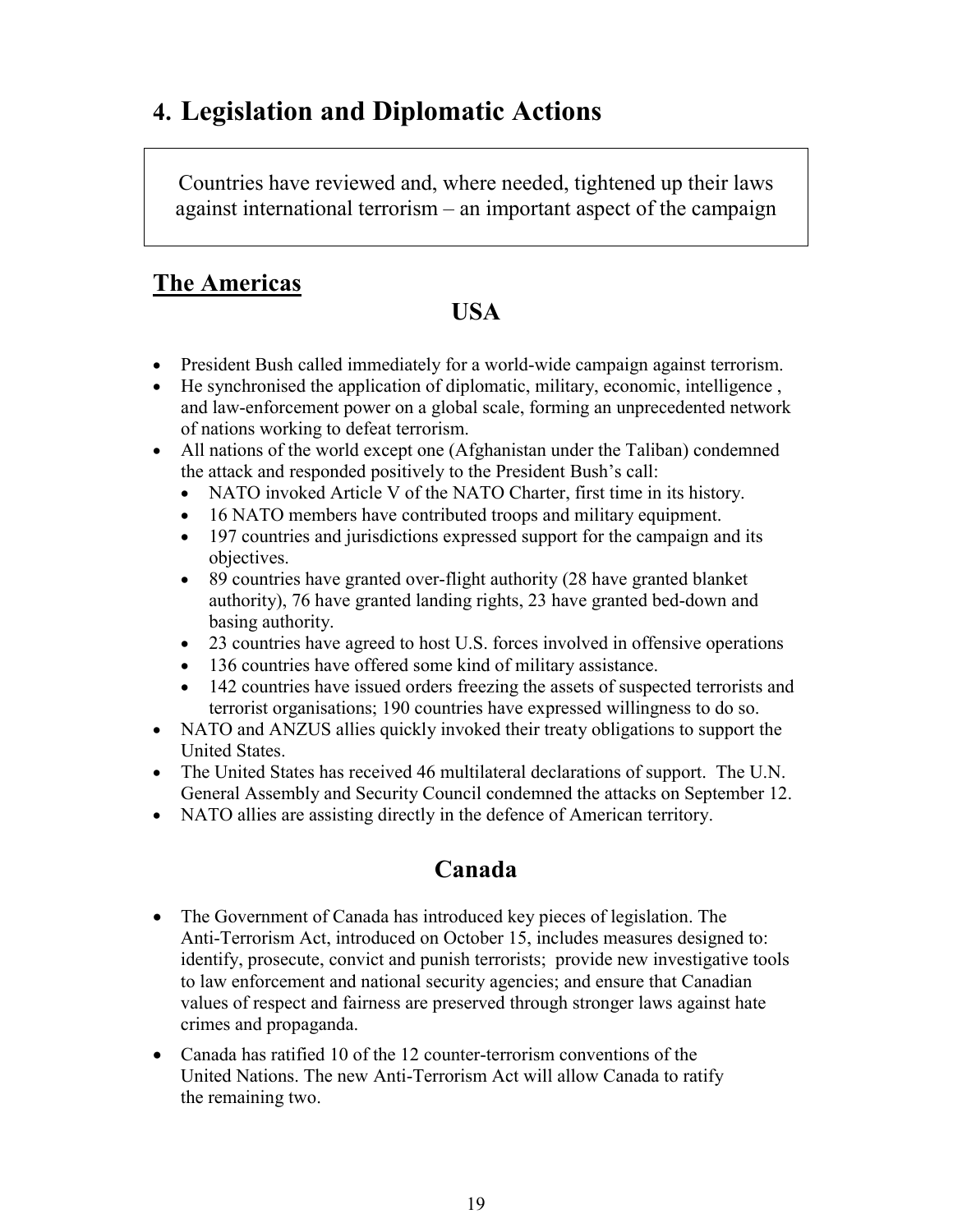- The Public Safety Act, introduced on November 22, will amend some 18 federal laws to further strengthened the Government's ability to protect Canadians, prevent terrorist attacks and respond swiftly if a significant threat should arise.
- In addition, amendments to the Aeronautics Act will maximise the effectiveness of the aviation security system and ensure that Canada continues to have one of the safest aviation systems in the world.

#### **Colombia**

- Since September 11 it has taken action against suspected financiers of terrorism.
- It now has further proposals for new anti-terrorism bill now in Congress.

#### **Europe**

#### **UK**

- Even before September 11 the UK had a wide range of legislative measures in place to counteract terrorist activity.
- The centrepiece of this legislative framework was the United Kingdom Terrorism Act 2000. Other relevant legislation included the Immigration Act 1971, the Customs and Excise Management Act 1979, the Extradition Act 1989 and the Export of Goods (Control) Order 1994.
- Following the events of September 11 it was decided to enhance the UK's existing Anti-Terrorism legislation. This resulted in the Anti-Terrorism, Crime and Security Act 2001which received royal assent on 14 December 2001.

## **The Netherlands**

- Within the country an overall action plan has been put in place and agreements have been reached between the countries on:
	- $\bullet$  the strengthening of legislation to combat terrorism;
	- strengthening of co-operation between the police- and the justice departments of the countries; -
	- the creation of an adequate infrastructure for the information position of the national security departments; and,
	- the strengthening of control mechanisms for the financial sector

#### **Germany**

- Chancellor Gerhard Schröder announced on October 11 a second anti-terrorism package that is intended to give security and criminal investigation agencies more efficient means of obtaining information for the purpose of fighting terrorism and crime.
- Germany is continuing its investigation related to the September 11 attacks and has adopted two comprehensive anti-terror legislative packages to strengthen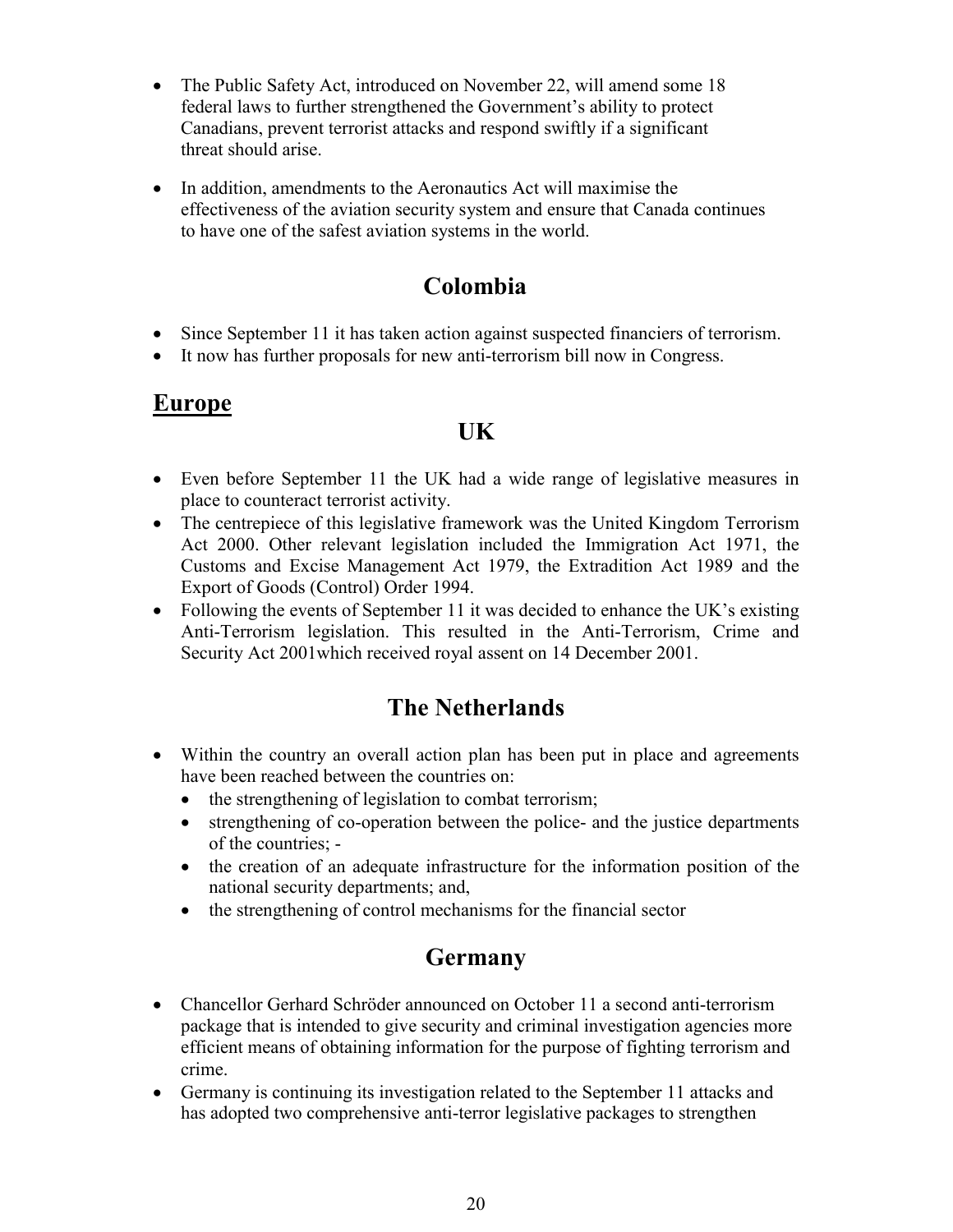security, disrupt terrorist funding sources, and to improve the tools available to authorities to combat terrorism.

- More than 500 officers of the Federal Criminal Police Force are assigned to a special commission investigating the September 11 attacks.
- Germany hosted the Bonn conference that established the Interim Authority in Afghanistan.
- The German cabinet adopted two comprehensive anti-terrorism packages in September and December 2001, including approximately \$1.3 billion (more than 1.5 billion EUR) in funding.
- The measures include provisions for increased air-traffic security and tightening of the act governing private associations to increase authorities and options for acting against extremist associations.
- A change in the criminal code allows the prosecution in Germany of terrorist activities in foreign countries.
- More authority has been granted to the Federal Office for the Protection of the Constitution, the Military Counter-intelligence Service, the Federal Intelligence Service, the Federal Criminal Police Office and the Federal Border Police, specifically in the gathering and evaluation of information.

#### **France**

• In December, President Chirac called upon world leaders to use their financial, legal and intelligence tools to fight international terrorism.

#### **Russia**

 Russia has signed the twelve UN Conventions against Terrorism. It hopes to join the Indian project to draw up a general convention against terrorism

## **Finland**

- Finland offered all possible assistance to the US in the aftermath of the September the 11th attacks.
- Finland has agreed with and enforced all the measures taken by the EU to combat terrorism.
- Finland is in the process of ratifying the two UN conventions on terrorism which it has not yet done.

## **Croatia**

• President Mesic has spoken of the role of small countries in the fight against terrorism. In a speech on this role he set out 16 specific proposals including intelligence sharing, suspect extradition and humanitarian assistance.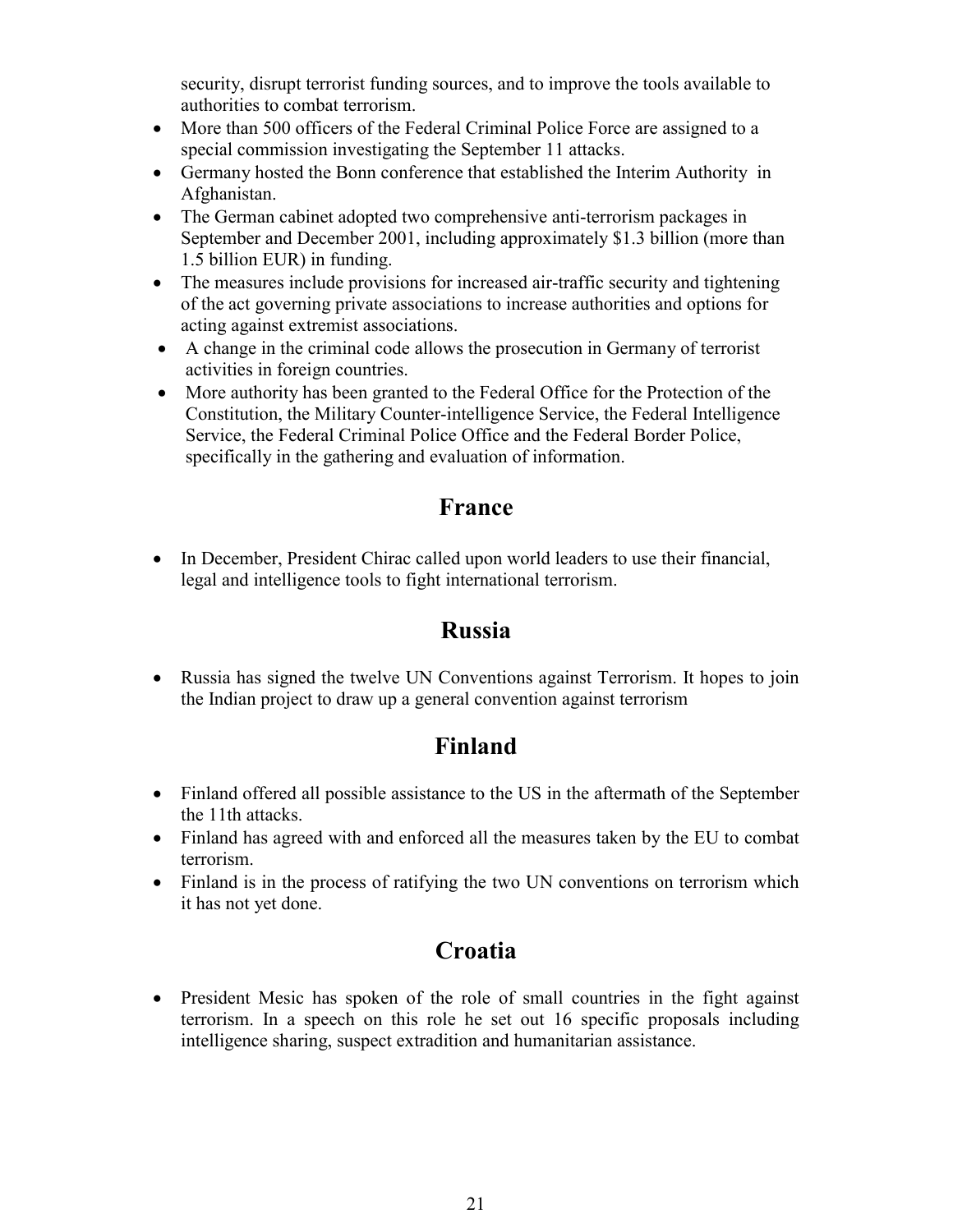#### **Greece**

• Foreign Minister Papandreou offered to strengthen the Coalition through Greece's relations in the Mid-East and has travelled extensively to the region.

#### **Asia**

#### **Japan**

- On 27 September 2001, both Houses of the Japanese Parliament (the Diet) passed a resolution calling on the Government to co-operate fully with the coalition.
- The Anti-Terrorism Special Measures Act and two related Acts were passed by the Diet on 29 October 2001.

*"The terrorist attacks of September 11th changed the world. Such unforgivable acts challenge the dignity of humanity as a whole. The people of Afghanistan are also victims of the Taliban and al-Qa'ida"* Opening Statement by Prime Minister **Junichiro Koizumi** at the International Conference on Reconstruction Assistance to Afghanistan, 21 January 2002

#### **Singapore**

- Usama bin Laden and his network have been outlawed in Singapore.
- The Parliament rushed through new legislation prior to the elections, which gave the Minister for Law the power to implement the provisions of UNSCR 1373.

#### **Indonesia**

• Indonesia has stated its commitment to work towards domestic legislation in place to criminalise the provision or collection of funds for terrorism and to freeze terrorist funds or assets.

*"Indonesia has always been against violence. Anything that relates to violence, including acts of terrorism, we will definitely be against it."* **Megawati Sukarnoputri**, President of Indonesia, 19 September 2001



President Bush and Indonesian President Megawati Sukarnoputri , White House Sept. 19.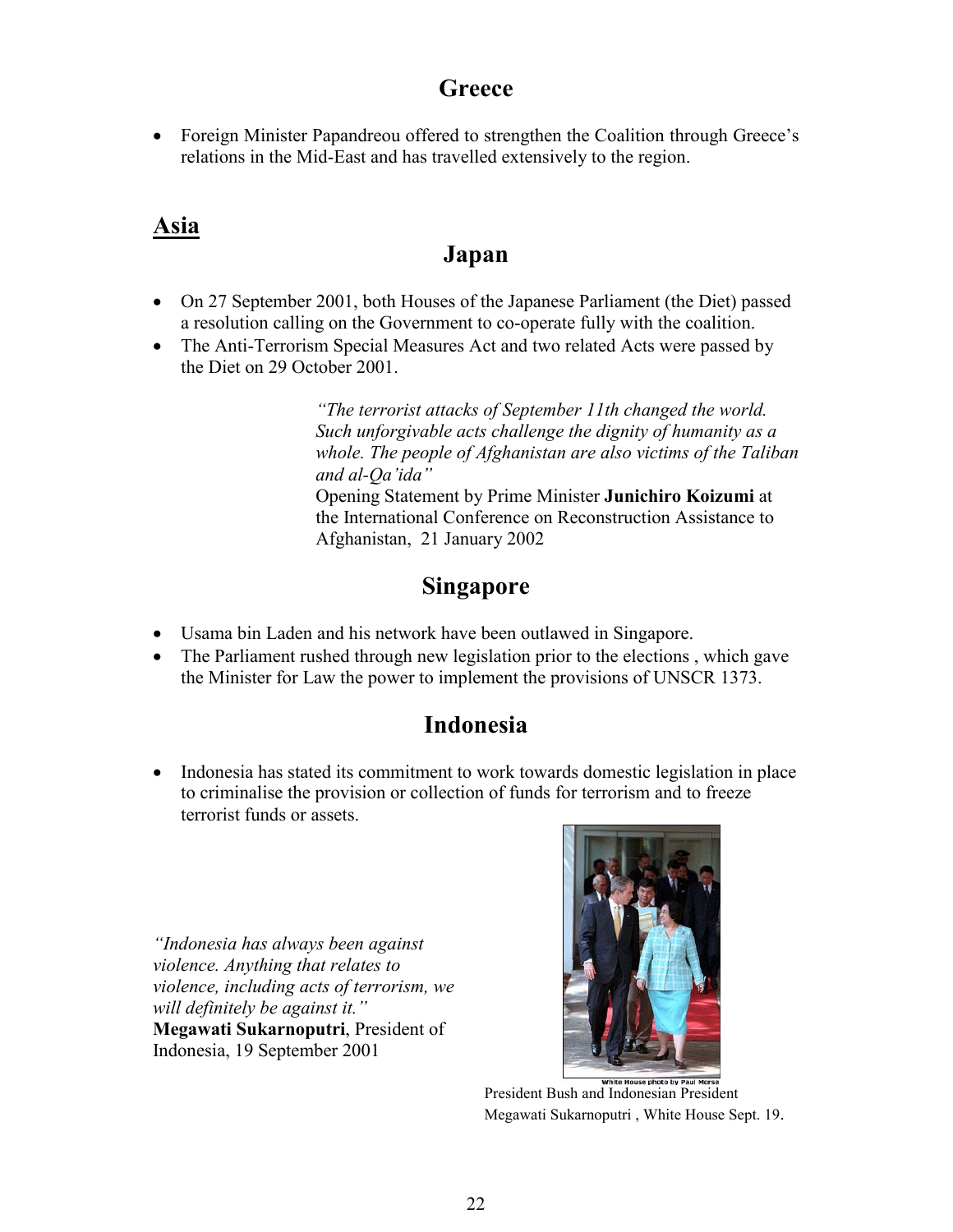- The Indonesian government has also taken steps to enhance aviation security.
- The Government of Indonesia has signed a Memorandum of Understanding. on Combating International Terrorism (MOUCIT).
- MOUCIT covers intelligence exchange, law enforcement co-operation, training, exchanges visits and capacity building.

## **Malaysia**

 Prime Minister Mahathir said that his government would hunt down all militants and extremists until they are no longer a threat to national security.

## **The Middle East**

## **Saudi Arabia**

- The authorities have pledged their full co-operation to fight against terrorism, through strong statements by Crown Prince Abdallah, Prince Saud Al Faisal, Prince Naef and of religious leaders. The Grand Mufti of the Kingdom and the chairman of the Supreme Court both publicly condemned the 11 September attacks.
- Saudi Arabia has also been the victim of many a terrorist attack, such as the attack against the Great Mosque of Mecca (1979), the bombings Riyadh (1195) and in Al Khobar (1996)
- The government has frozen assets belonging to suspected terrorists. They have announced a review of the fund raising activities of some organisation and the review of money laundering activities.



White House photo by Paul Morse<br>President Bush meets with Saudi Arabia's Foreign Minister Prince Saud al-Faisal in the Oval Office Sept. 20.

*"Combating terrorism is a common global goal for all the countries of the civilized world. Terrorism is against the grain of all religious values and principles especially Islam. It also contradicts the basic human rights of security, peace and international stability."* **HRH Saud Al-Faisa**, Saudi Arabia's Foreign Minister, 01 Jan 2002

## **Jordan**

 It has itself suffered from terrorist attacks and has lost several public figures in this connection, including two Prime Ministers.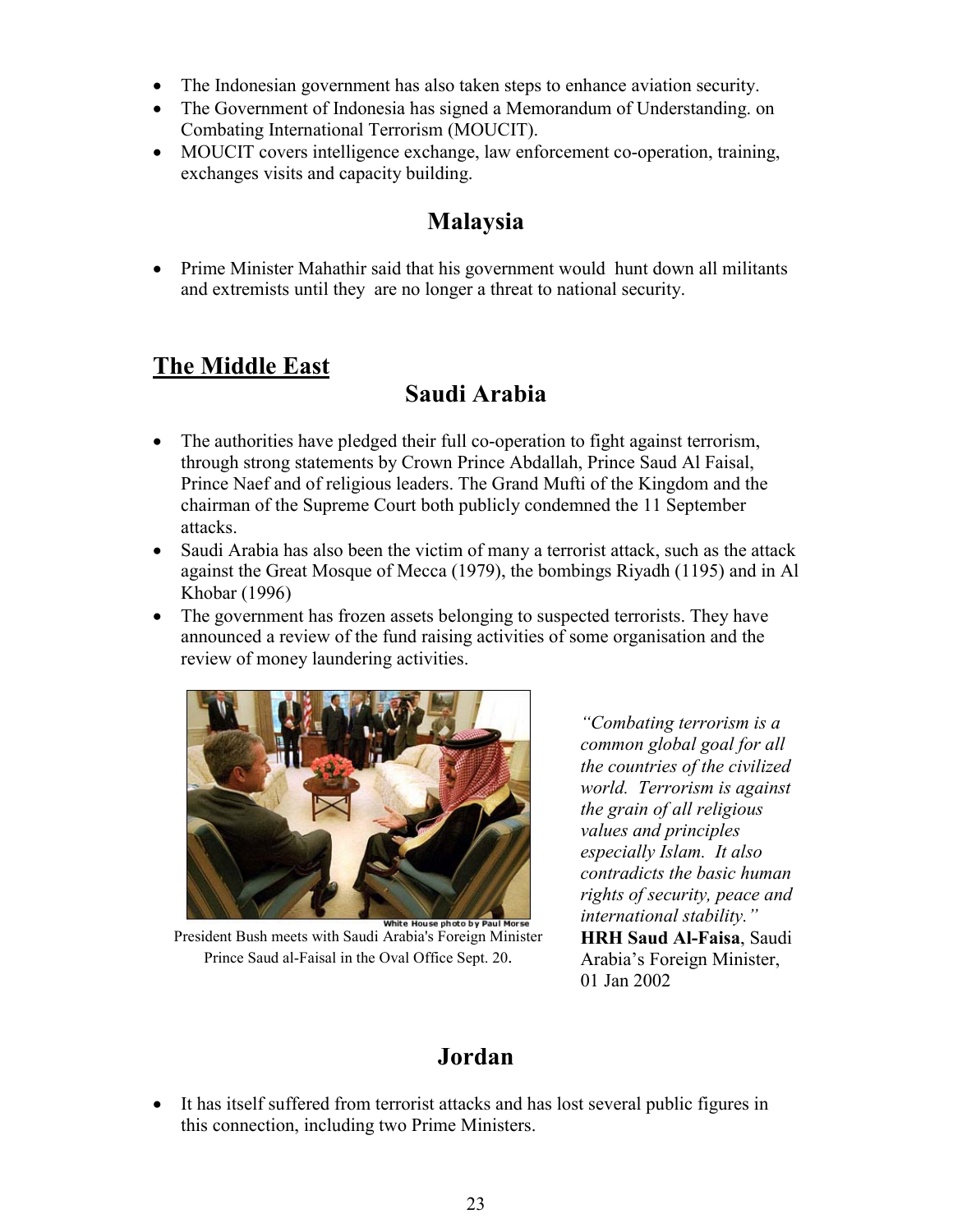The collection of funds to organisations is controlled by law, and can only be collected after a clear statement of their purpose The government has been consistent with its strong determination in the fight against all kinds of terrorism.

> *"September 11th tragedy, I think it's very obvious that those that are on the side of good, those that are on the side of bad, and there's some countries in the middle that haven't made up their minds. So I think that the policy of the United States and the rest of us have been to be very clear to everybody on which side you want to choose. And I think the President has been very articulate from the beginning of the 11th of September that there is a new world, there's a new expectation of how countries are supposed to react. And those countries better make up their minds pretty quickly. And I endorse tremendously that view and that position."* **King Abdullah** 0f Jordan, 01 Feb 2002

#### **Kuwait**

Kuwait has given its full support for operation Enduring Freedom

*"…the Government of Kuwait has taken certain steps to ratify the rest of the international treatment, which had been passed by the United Nations. And it is now in front of the parliament. Among other steps which we have taken, that we have put all the charity organisations in Kuwait under complete control of the financial vehicles of Kuwait, like the Central Bank and the Ministry of Finance. We never had such kind of tight control, but now every charity activity will be under tight control of the government."* His Excellency **Shaykh Sabah al-Ahmad Al Sabah**, Acting Prime Minister and Minister of Foreign Affairs of the State of Kuwait, 07 Nov 2001

All around the world counties are uniting by tightening up their legal framework and working together to eradicate international terrorism.

There is still work to do, but Coalition countries are committed to the fight.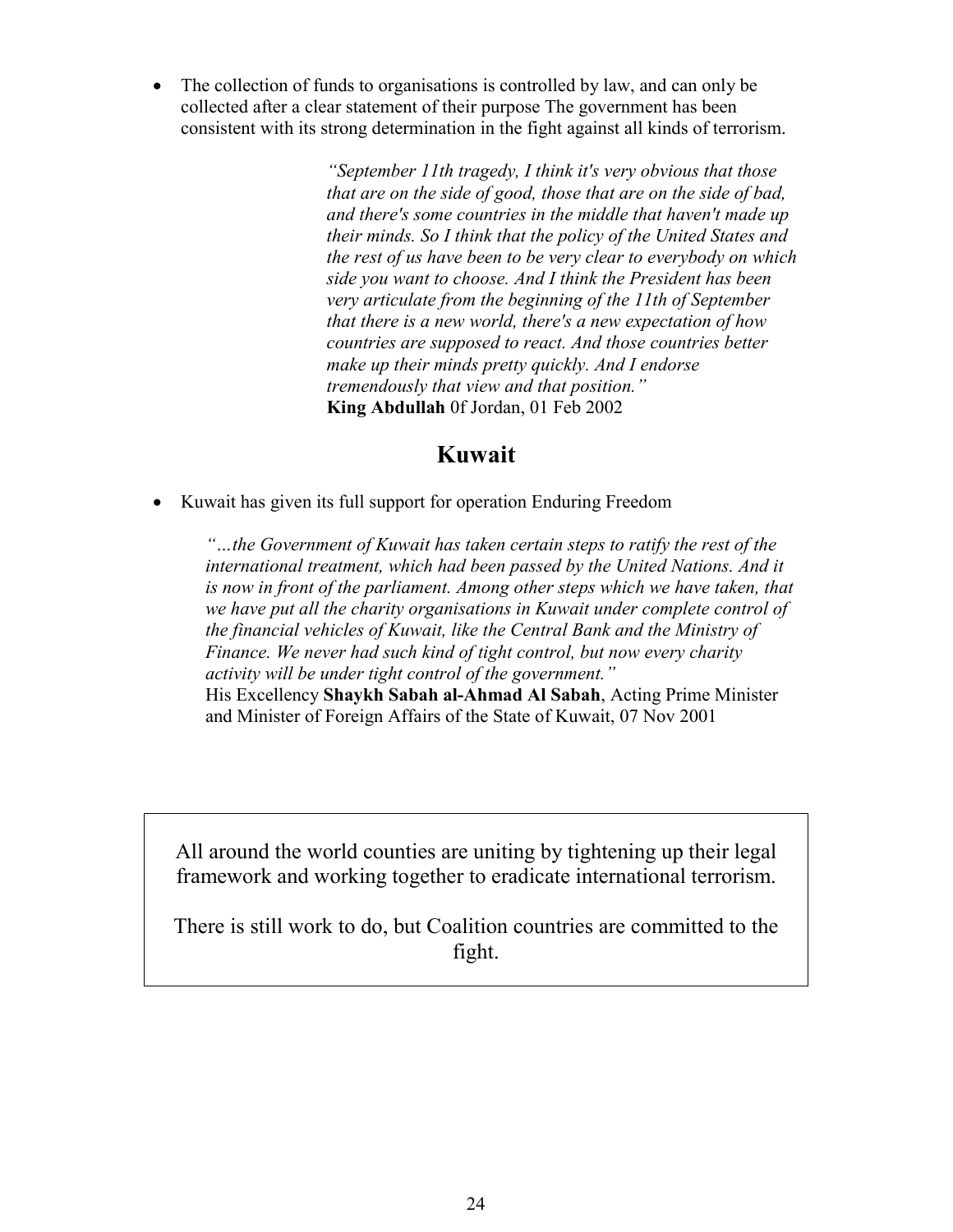# **5. Financial Actions**

One of the most important aspects in the War on Terrorism is the fight to stop the financing of terrorist organisations.

This fight is difficult, terrorist organisations not only derive funding from general crime but they mask themselves as legitimate businesses and even charities.

Coalition countries have demonstrated their resolve to tighten up regulations and block loopholes.

## **The Americas**

#### **USA**

- The U.S. government is taking action to freeze terrorist bank accounts and disrupt fund-raising and recruitment.
- Since Sept 11 U.S. has now "designated" 189 individuals, organisations and financial supporters of terrorism pursuant to Executive Order 13224.
- Since September  $11<sup>th</sup>$ , \$104.8 million has been blocked. \$34.2 million in the U.S. and \$70.5 million overseas.
- The US has not just acted against the Al Qa'ida network. For example, on February 26, the US acted against ETA, the Basque Terrorist organisation.

*"Our crackdown on terrorists is blind to nationality and origin. Rather, it's a net that is being cast on all terrorist parasites that threaten our allies and our national security. By taking this action we join many nations to act forcefully against such terrorists."* US Treasury Secretary, **Paul O'Neill**, February 26, 2002

#### **Mexico**

- Mexico is presently completing the constitutional procedures to become a party to the International Convention for the Suppression of the Financing of Terrorism and is studying the legislative reforms that will be required in order to make the financing of terrorism an autonomous offence.
- It is preparing a series of draft amendments to the Federal Penal Code, the Federal Code of Criminal Procedure and the Federal Organised Crime Act in order to provide the necessary legal means for the effective suppression of this crime.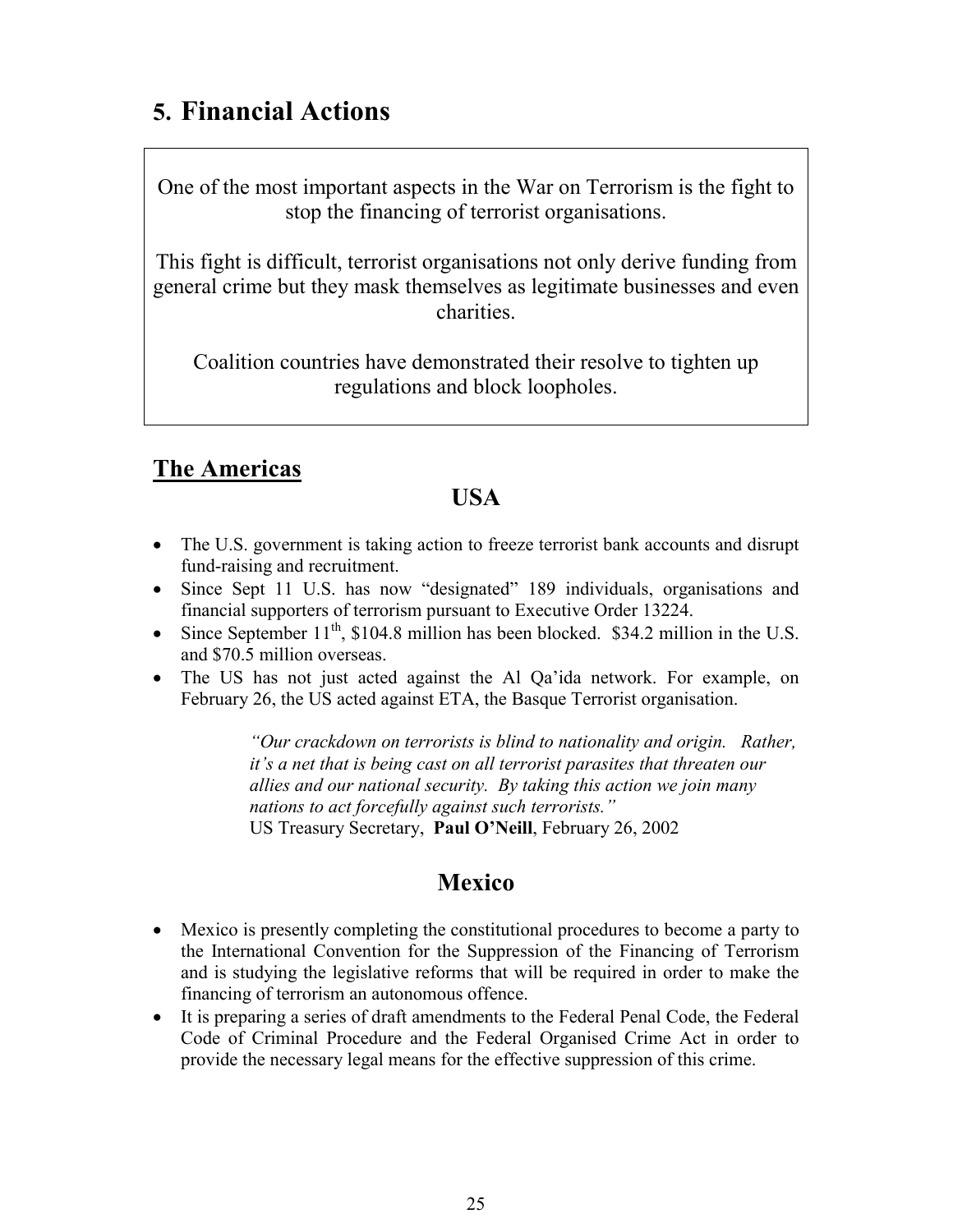#### **Europe**

#### **Germany**

- More than 200 bank accounts containing more than \$4 million total have been frozen as part of financial sanctions against terrorist networks.
- The Federal Criminal Police Office has set up an independent unit responsible for the surveillance of suspicious financial flows.
- Among the measures to prevent money laundering are the use of electronic data processing systems to ensure that banks are properly screening their clients and business relationships and the requirement that banks set up internal security systems.

#### **UK**

- In the fight against the financing of terrorism and in co-ordination with international partners, the UK has circulated a list of 46 organisations and 16 individuals to financial institutions requiring that assets belonging to them be frozen.
- The Proceeds of Crime Bill was introduced at the House of Commons on 18th October 2001 and contains measures to remove illegally gained assets from criminals, including terrorists.

*"The ready supply of finance is the lifeblood of modern terrorism. Those who finance terrorism are as guilty as those who commit it. UK domestic controls of terrorist financing are already among the best in the world, but we will do whatever is necessary to deprive terrorists of the funds they rely on. Just as there is no safe haven for terrorists there is no safe hiding place for their funds."*

UK Finance Minister, **Gordon Brown**, 2 November 2001

- Backed by UN Security Council Resolutions 1373 which criminalizes the financing of terrorism and 1390 which orders the freezing of the funds of the Taliban, Osama bin Laden and individuals and entities associated with him:
	- over 200 countries and jurisdictions have expressed support for the fight against terrorist financing. Some 150 countries have issued orders to freeze terrorist assets.
	- since 11 September over \$100 million of terrorist funds has been frozen world-wide
	- UK Government has co-operated fully in taking simultaneous freezing action with the US
	- UK's many investigative and law enforcement agencies are actively engaged in the fight against terrorism – in particular by disrupting and cutting off the finances of terrorist organisations
	- UK Government has introduced a range of new powers to enable the swift and effective freezing of assets
	- Since 11 September, the UK Government has ordered the freezing of assets of over 200 individuals and over 100 organisations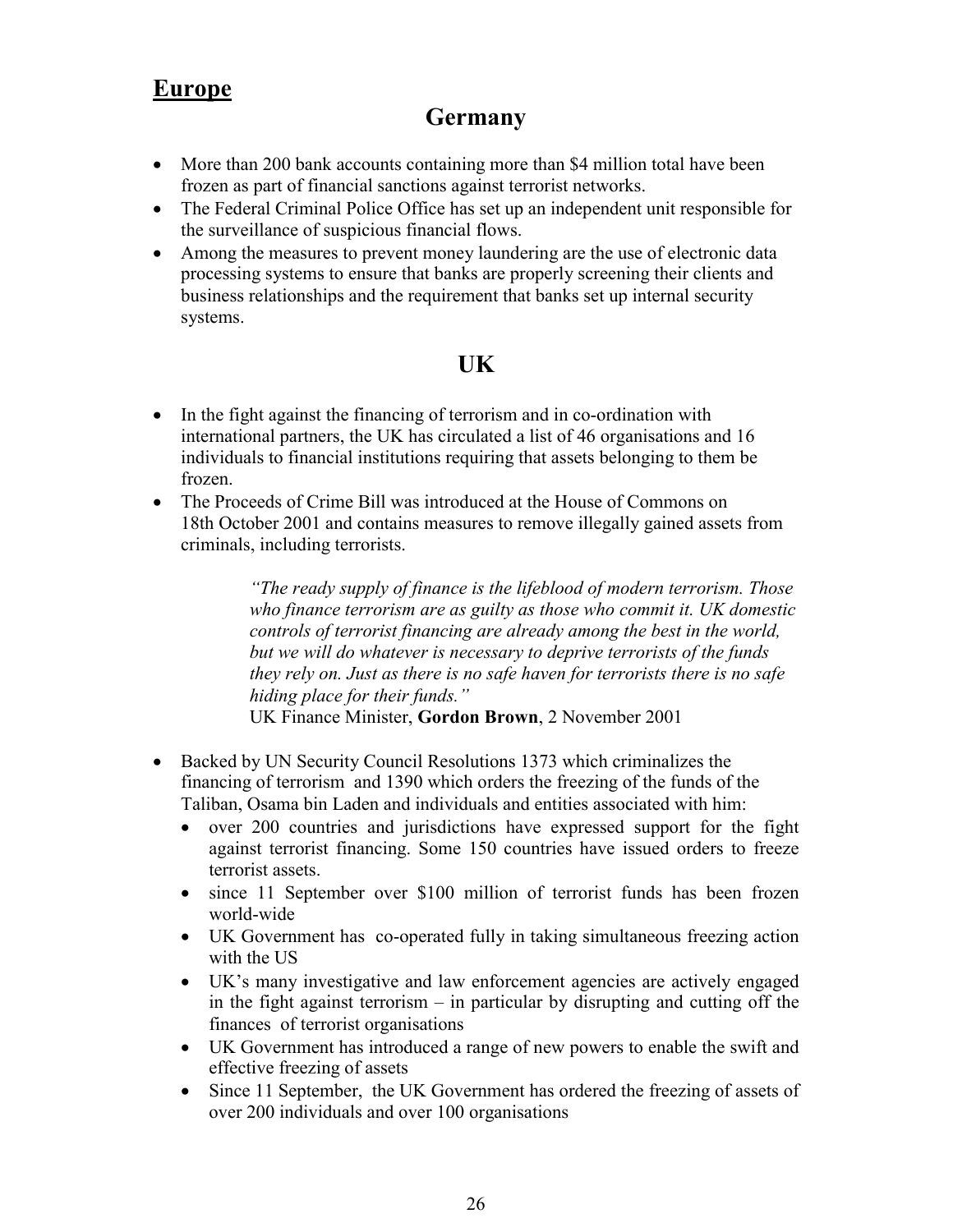- UK Government is working actively to ensure that the bulk of the \$100 million frozen under the Taliban regime is returned to the new, legitimate Government of Afghanistan
- Technical assistance is critical to implementing effective anti-terrorist controls in winning over governments and peoples

#### **Asia**

#### **Turkey**

- Turkey has comprehensive legislation to combat terrorism and is fully committed to the measures taken in the international fight against terrorism.
- The authorities are working closely with international authorities on measures to freeze assets of terrorist organisations.

#### **China**

- In recent years, the central Government of China has promulgated a series of laws and regulations concerning money-laundering.
- In September 2001, the People's Bank of China set up a special anti-moneylaundering task force charged with the unified leadership and deployment of antimoney-laundering operations throughout the Chinese banking system.
- Efforts are also being stepped up to revise regulations governing cash management and to set up a system to report suspicious cash transactions; a centre for overseeing financial transactions and payments to prevent money-laundering is under active development

*"We are determined to fully implement the anti-terrorism measures under the relevant Resolutions of the United Nations Security Council. Hong Kong will spare no effort to prevent and suppress terrorist financing, and will continue to strengthen preventive measures and law enforcement in this regard both domestically and internationally through its Presidency of the Financial Action Task Force on Money Laundering."*

Spokesman for the **Hong Kong Special Administrative Region**, 06 March 02

#### **Africa**

#### **Kenya**

 The authorities have acted to exert greater control on foreign-exchange bureau's linked to the Al-Barakat organisation, the major remittance company in Somalia.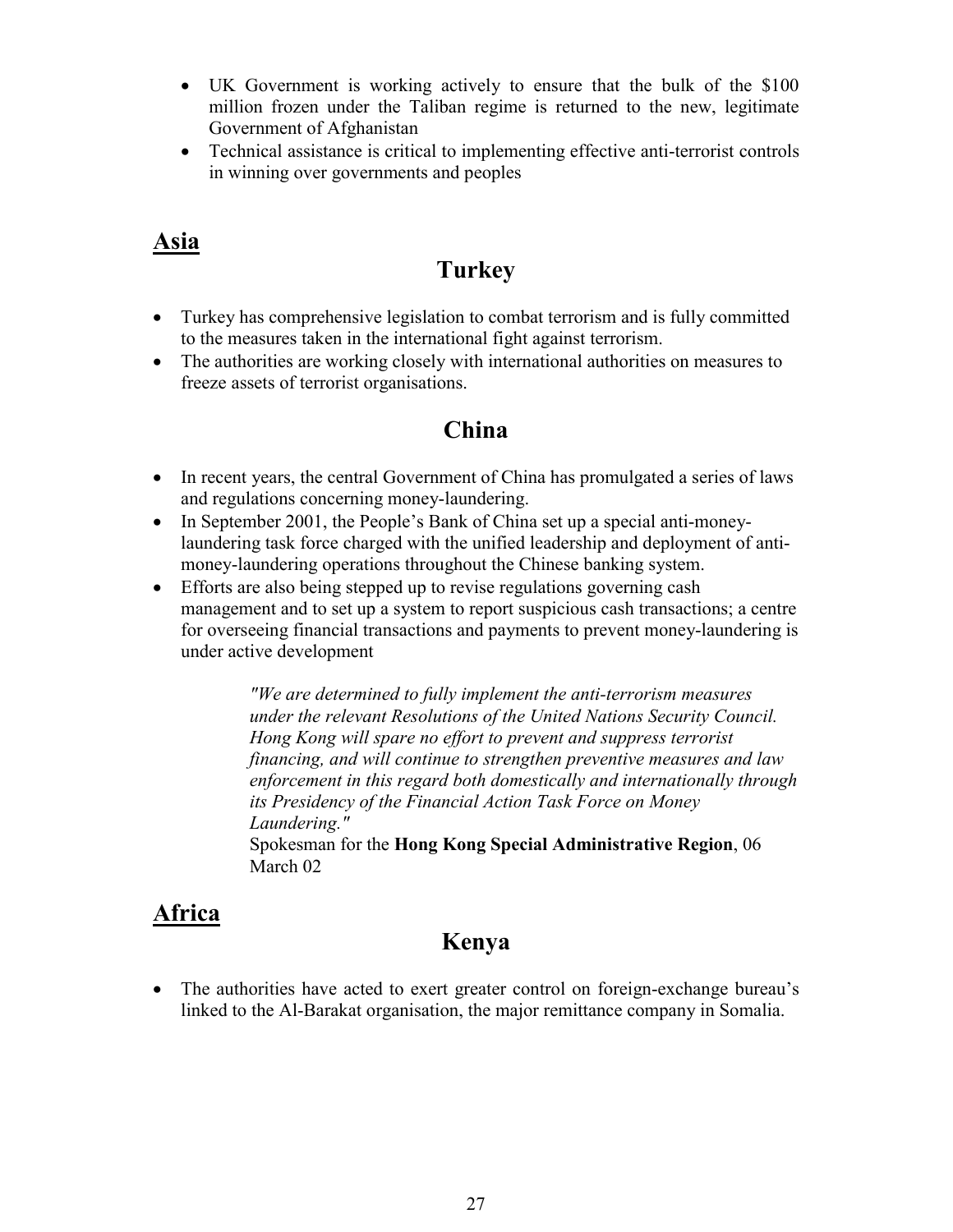# **6. Assistance to Afghanistan**

Years of civil war, compounded by the Taliban rule and the worst drought in memory, left Afghanistan impoverished and mired in an extended humanitarian crisis.

The Coalition has helped the people of Afghanistan to throw off the shackles of the Taliban and the occupying forces of Al-Qa'ida.

Through the International Conference on the Reconstruction of Afghanistan in Tokyo the international community demonstrated its long term commitment to Afghanistan.

The Coalition is now helping the people of Afghanistan to rebuild their country.

## **USA**

- As of February 2002 the US has contributed more than \$230m in humanitarian assistance for Afghanistan.
- Even before the events of September 11, Afghanistan was the United States' top recipient of humanitarian aid, providing \$174 million in fiscal year 2001.
- The U.S. has pledged nearly \$300 million in this fiscal year alone for Afghan relief and reconstruction. The international community, including the U.S., has pledged \$1.8 billion in aid this fiscal year, and \$4.5 billion in aid over the next five years.
- As of March 1, the World Food Programme (WFP), with the support of the U.S. government, had delivered 333,000 metric tons of food into Afghanistan since October 2001. In December alone, the WFP delivered 116,000 metric tons of food—more food than ever before in one month. Despite this tremendous success, there are still people in remote areas who need help. The U.S. government will continue to provide food assistance.
- The U.S. Department of Agriculture (USDA) provided 240,200 metric tons of wheat in fiscal year 2001 and will provide \$45 million in food aid this fiscal year.
- USAID is providing more than \$117 million in food assistance to Afghanistan in this fiscal year.
- Between October 7 and December 13, the Department of Defense air-dropped 2,423,700 Humanitarian Daily Rations (HDRs) to Afghans.
- The State Department's Bureau of Population, Refugees and Migration (PRM) already has contributed \$20.4 million to assist victims of conflict inside Afghanistan through the International Committee of the Red Cross (ICRC).
- USAID has funded airlifts of critical commodities to Afghanistan. The airlifts have provided shelter materials, tents, health supplies and high-energy food items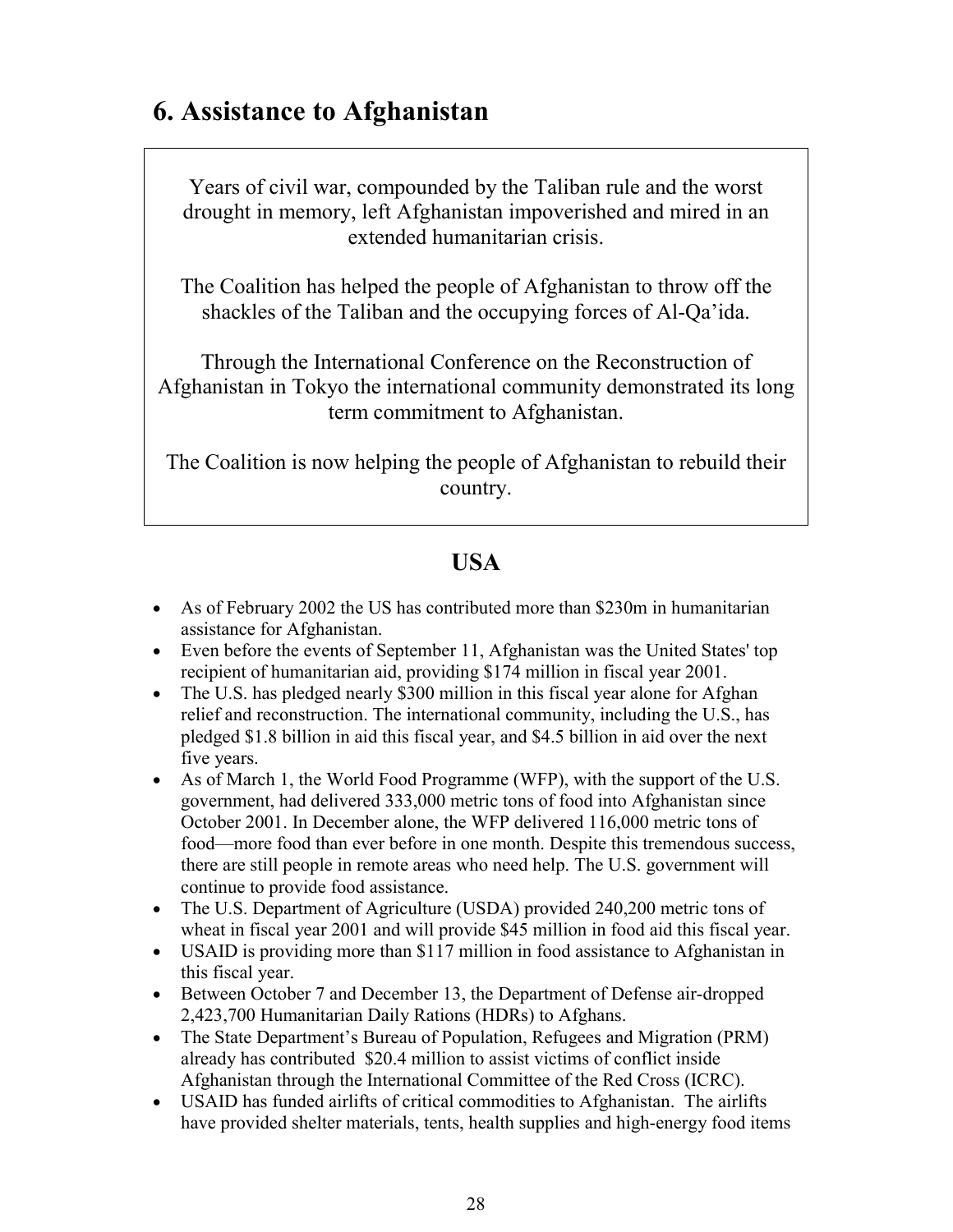for people at risk in Afghanistan. Ten medical supply shipments provided enough medical supplies and medicine to support 100,000 people for three months.

- Emergency relief supplies delivered into Afghanistan include more than 75,000 blankets, 200 metric tons of high-energy food items and 10,000 cooking sets. In addition, USAID provided mattresses, clothes, stoves, firewood, lanterns and water containers. USAID funding provided 2,756 tons of cooking and heating charcoal to approximately 96,000 of Afghanistan's most vulnerable people. The U.S. is providing emergency shelter and rebuilding damaged homes of thousands of Afghans.
- Through America's Fund for Afghan Children, America's boys and girls donated one dollar each to provide food and medical help for the children of Afghanistan. So far, nearly \$4.4 million dollars has gone to provide food, shelter, clothing, medicine, and school supplies.
- As part of its Food-for-Education program, the WFP, with USAID support, the US is distributing food to schoolchildren in several districts of Badakhshan Province, in north-eastern Afghanistan. Approximately 27,000 children and 1,500 teachers and service staff in 50 schools have received a four-month ration of wheat flour. A USAID-funded program is encouraging Afghan women and girls to read by hosting reading classes and improving the country's libraries. USAID is funding the training of the library staffs and supplying more books.
- The U.S. is spending over \$10 million to improve health care in Afghanistan. Funds are being used to rehabilitate health clinics, provide primary health care, train community health workers and vaccinate children.

#### **Canada**

- Canada has provided Afghanistan with \$160 million in humanitarian assistance since 1990, \$16 million of which was disbursed after September 11, 2001.
- At the Tokyo Conference on Reconstruction in Afghanistan on January 21 and 22, International Co-operation Minister Susan Whelan pledged a further \$100 million for humanitarian aid and reconstruction assistance in Afghanistan.
- Canada provides an average of \$12 million per year for humanitarian aid to Afghanistan. The funds support the work of several non-governmental organisations, United Nations agencies and the International Committee of the Red Cross.



The Canadian Deputy Prime Minister arrives at Kabul Airport

*"Canada is part of an unprecedented coalition of nations that has come together to fight the threat of terrorism...I have made it clear from the very beginning that Canada would be part of this coalition every step of the way...all Canadians understand what is being asked of the men and women of our Armed Forces and their families."* Canadian Prime Minister**, Jean Chretien**, 8 Oct 2001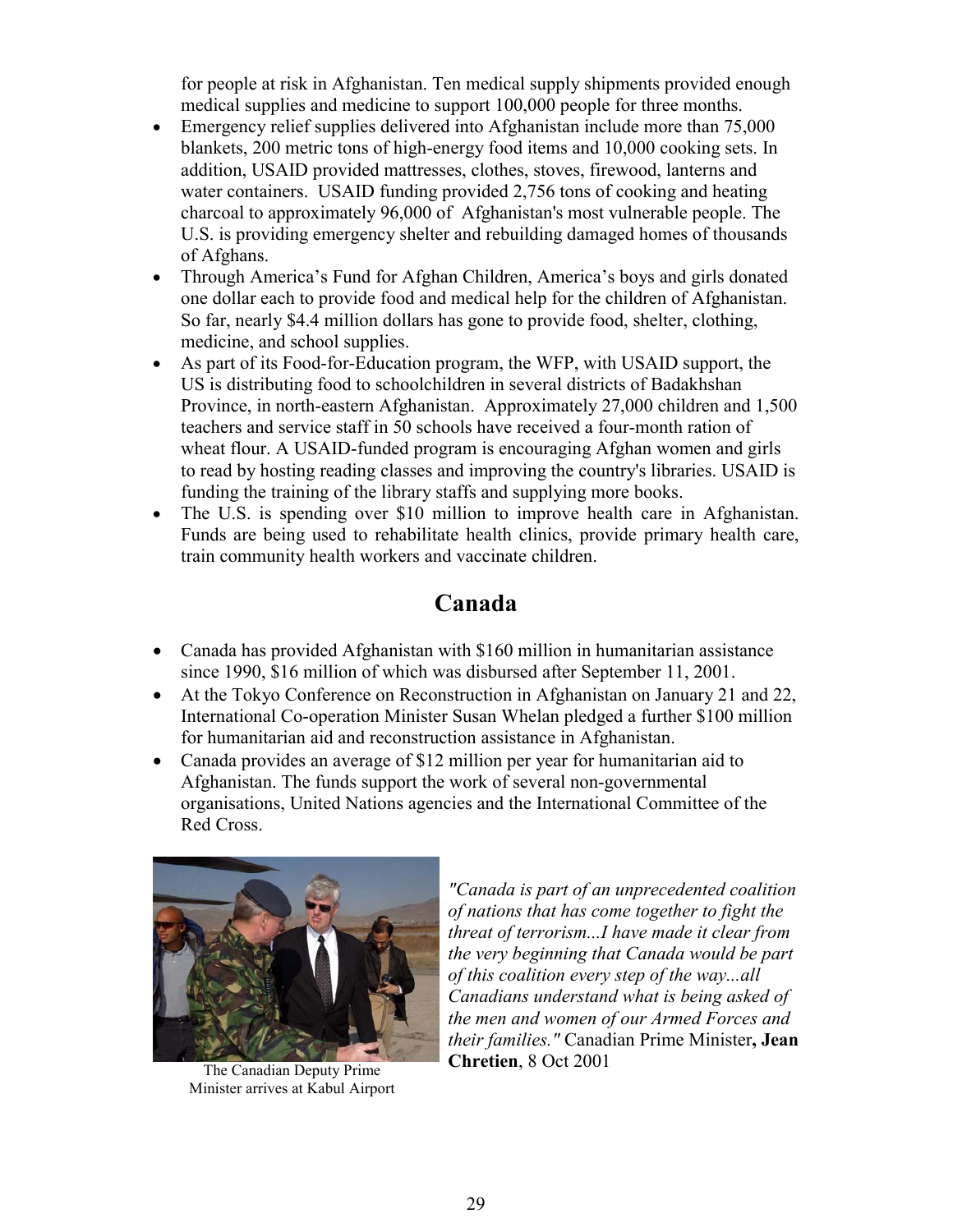- The UK is presently the lead nation in the International Security Assistance Force. It presently has more than 1700 troop deployed with ISAF.
- Between 1997 and September 2001, the UK Department for International Development (DFID) provided over £32 million to the people of Afghanistan for emergency food, shelter, healthcare and water supplies, as well as support for agriculture, mines clearance, education, monitoring and advocacy in relation to human rights, and co-ordination.
- Assistance was channelled through a range of UN agencies, the International Committee of the Red Cross (ICRC) and non-governmental organisations (NGOs).



*"Terrorist groups, criminals, drug dealers and disorderly forces who want to be destructive and spread hate and violence in the world are nurtured by, and hide themselves in, failed states.*

*We always need the capacity to prevent such action and to build efficient modern states that are part of the international community so that it is not vulnerable to terrorist organisations such as those responsible for 11 September."* **Clare Short**, UK International Development Secretary,

28 Jan 2001

- Since September  $11<sup>th</sup>$  DFID has contributed £60 million for UK humanitarian assistance. Funds have been allocated to UN agencies (almost £37 million), the Red Cross movement (£5 million) and various NGOs.
- Of this money over £4 million has been channelled into Quick Impact Projects (QIPs) since January 2002. QIPs are designed, as a contribution to the wider international effort, to quickly demonstrate the substantial peace dividend in seeing the Interim Authority as a positive development for the future peace and stability of the country.
- Allocations have been made to agencies as follows:
	- £6 million to the International Organisation for Migration (IOM) for projects in Afghanistan, and to identify Afghan professionals to assist recovery;
	- £5 million to the Red Cross Movement: £3 million to ICRC and £2 million to the IFRC for protection and relief activities;
	- Approximately £12 million to the NGOs for immediate humanitarian and recovery assistance to vulnerable Afghans inside Afghanistan or who have become refugees
	- £5 million for quick impact recovery projects; and £2.2 million for direct operations by DFID in support of international humanitarian agencies.
	- Allocations to UN agencies include technical personnel, logistical and other material support. This includes: expert personnel for Mr Brahimi's office; a site planning specialist to UNHCR; two specialists to OCHA to set up a Humanitarian Information Centre; four air operations advisers to UNHCR and WFP; and a nutrition specialist to UNICEF.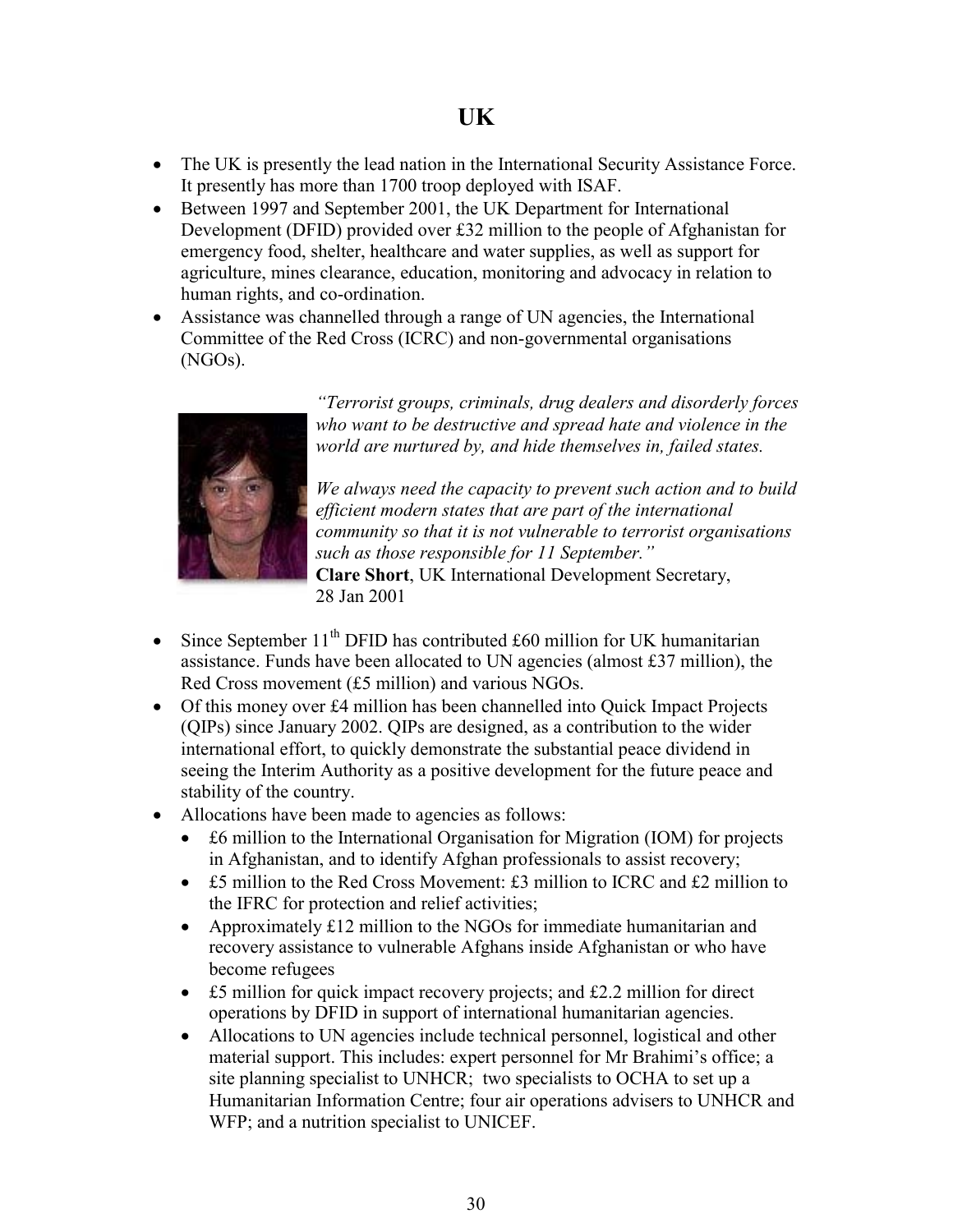- A DFID Field Support Team was deployed to assist the UN in re-establishing its office in Mazar-e-Sharif. DFID has also opened an office in Kabul, in addition to its long-established regional hub in Islamabad and temporary staff deployments to other countries neighbouring Afghanistan.
- At the Tokyo conference, the UK announced a further pledge of £200 million assistance to Afghanistan over the next 5 financial years.

#### **Germany**

- At the request of the interim authority in Kabul the German Government is assisting in the rebuilding of the Afghan police forces by providing training and equipment. It presently has more than 330 troop deployed with ISAF
- In January 2002 Germany became the first foreign nation to have its ambassador fully accredited by the interim administration in Kabul.
- Germany has underscored its commitment to averting humanitarian disaster and to securing lasting political stability in the region, most recently with a pledge of \$278 million in aid over the next four years for the reconstruction of Afghanistan
- In Tokyo, Germany pledged \$69.4 million in 2002 and a total of \$278 million for reconstruction efforts over the next four years. The combined European Union contribution of \$550 million makes up more than 30% of the total pledged by all nations at the Tokyo conference to assist Afghanistan in 2002.
- Germany was one of the first nations to contribute to the Afghanistan Interim Authority Fund, a trust fund within the UN framework set up to support the work of the Interim Government, with a contribution of \$1.7 million in early January 2002.
- Germany provided \$46.2 million in humanitarian aid and development-oriented assistance to Afghanistan in 2001, the same year it held the chairmanship of the Afghanistan Support Group, a co-ordination mechanism for humanitarian donors.
- Germany served as host of the UN Talks on Afghanistan on the Petersberg, which concluded on December 5, 2001, and produced the -Bonn Agreement,- a blueprint for the political stabilisation of Afghanistan over the next three years

#### **Italy**

- As of February 2002 Italy has contributed more than \$33m in humanitarian assistance for Afghanistan.
- It presently has more than 350 troops deployed with ISAF.

#### **Finland**

- Finland participated in the donors pledging conference in Tokyo and made a three year pledge of 10 million euros annually. The 2002 contributions will be divided evenly between humanitarian assistance and reconstruction.
- Finland is planning to send a contingent of about 50 troops, consisting of a special civilian and military co-operation (CIMIC) unit as well as liaison officers.
- As mandated by the UN, the operation aims at keeping peace in the capital, Kabul, and surrounding areas in order to facilitate a safe and secure environment for the interim government of Afghanistan and the assisting UN personnel.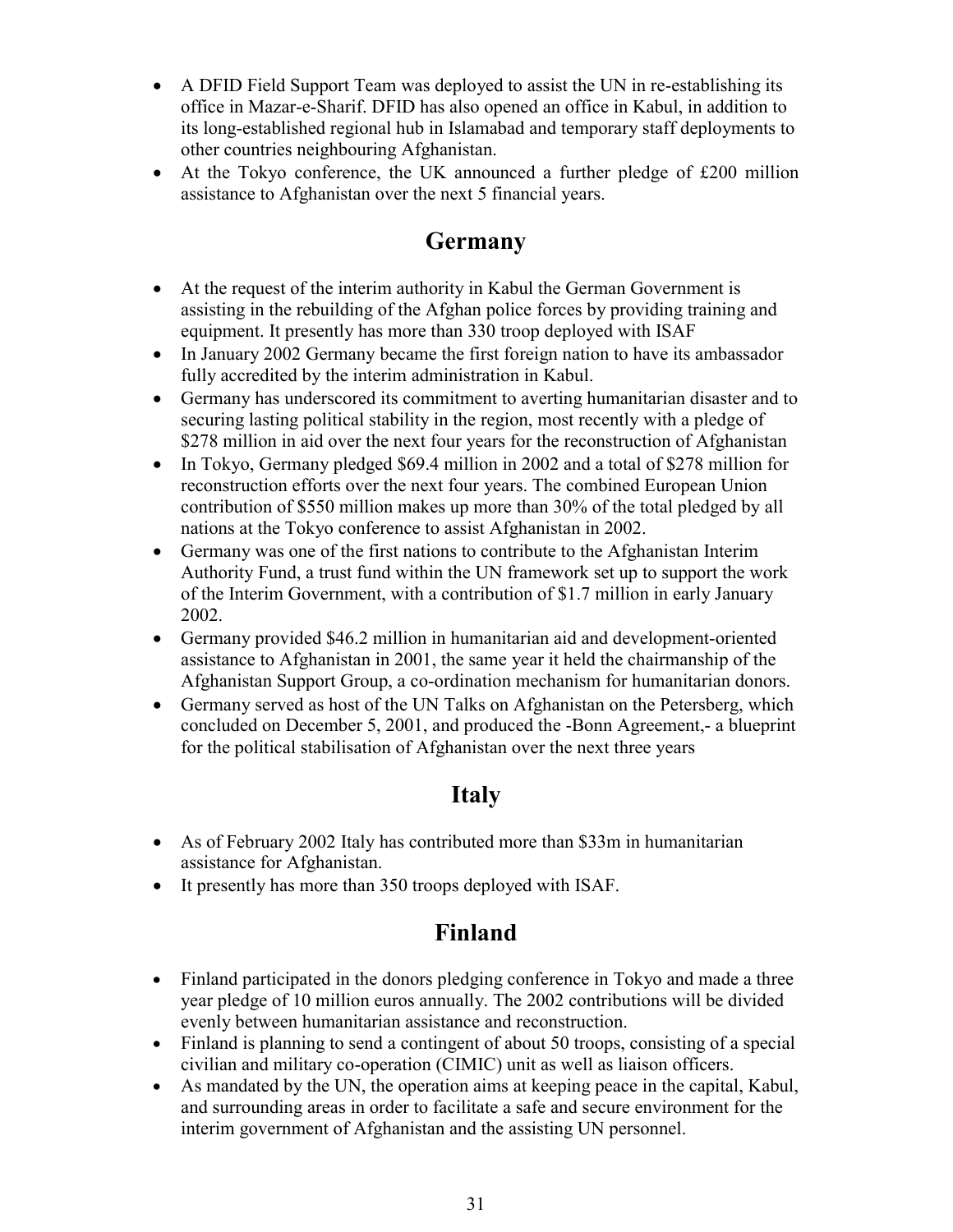It is envisaged that the Finnish troops will be involved in the co-ordination of humanitarian assistance and liase with the interim government and various military operators.

#### **Netherlands**

- The Dutch humanitarian aid is directed to the people of Afghanistan and the Afghan refugees in neighboring countries.
- In addition to its annual contribution of \$8 m in humanitarian aid, the Netherlands has pledged almost **\$** 100 m for humanitarian aid and reconstruction:
	- $\bullet$  \$ 27.5 m (UN donor alert 2001)
	- \$ 5 m (International Red Cross)
	- \$ 3 m (Trustfund UNDP)
	- $\bullet$  \$ 1 m (UNIFEM)
	- \$ 62 m (Tokyo Conference)
- The Netherlands is also contributing to the humanitarian aid provided by the European Union, which has a total value of \$ 329 million.
- Around 220 Dutch troops participate in the German-Dutch-Austrian-Danish infantry battalion deployed in Kabul in the framework of ISAF. These troops will stay in Afghanistan for a period of six months.

#### **Sweden**

- Humanitarian and reconstruction assistance amounting to \$100 million, for the period 2002-2004.
- In Tokyo they pledged over \$13m.

#### **Japan**

 Japan was a co-Chair and hosted the conference to help reconstruct Afghanistan. As of February 2002 Japan has contributed more than US\$90m in humanitarian assistance for Afghanistan.

#### **Jordan and Saudi Arabia**

- Jordanian troops have set up a hospital at Mazar-e-Sharif.
- In the Tokyo conference Saudi Arabia pledged more than \$12m to Afghanistan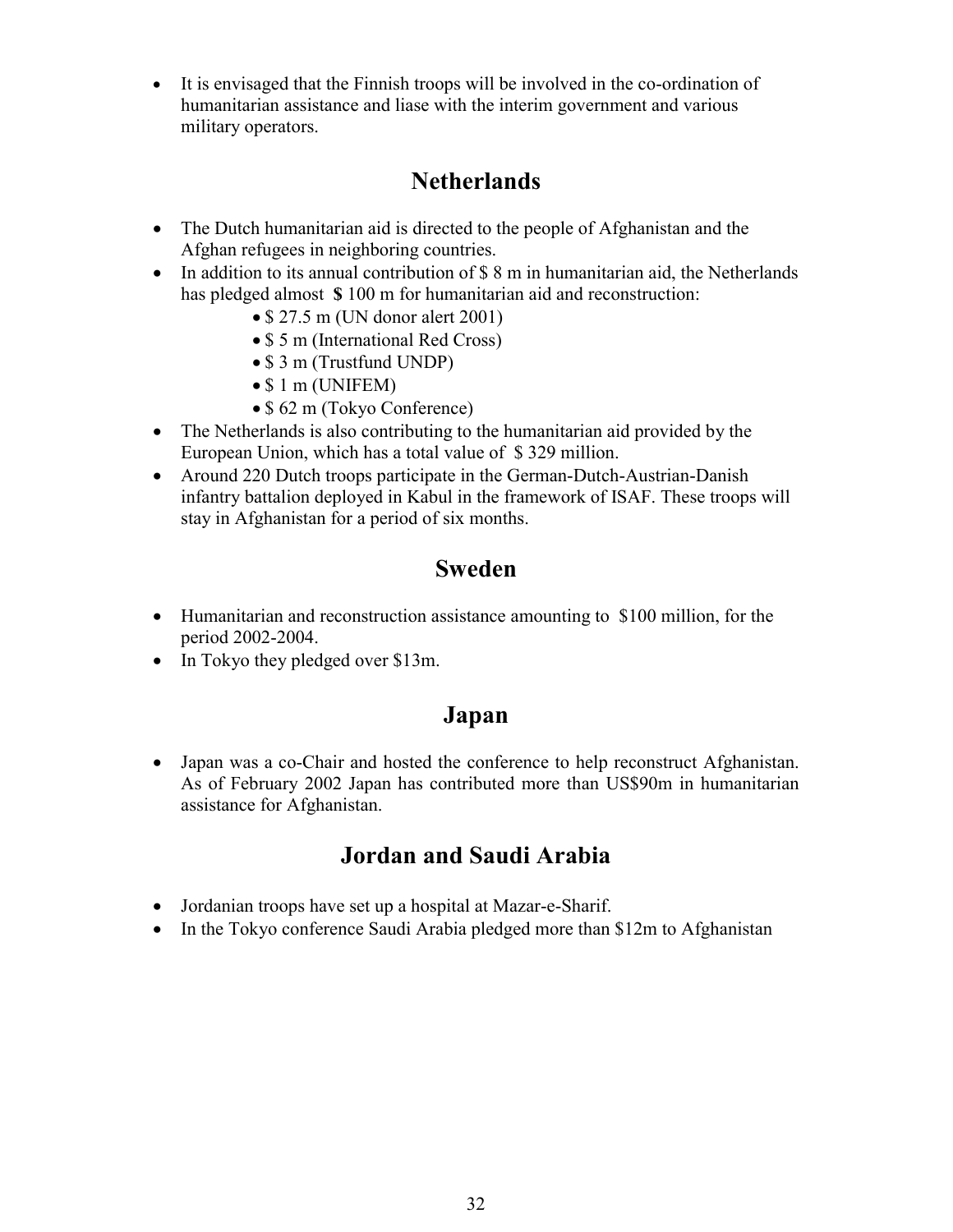## **Afghanistan**



*"Afghanistan could have not been freed from the occupation of terrorism, from the presence of terrorism, without the help of the friends that we have, without the presence of your troops there, without the sacrifice that they made and without the contribution that you made to Afghanistan's liberation."* **Hamid Karzai**, Chairman of the Interim Administration of Afghanistan, 31 January 2002